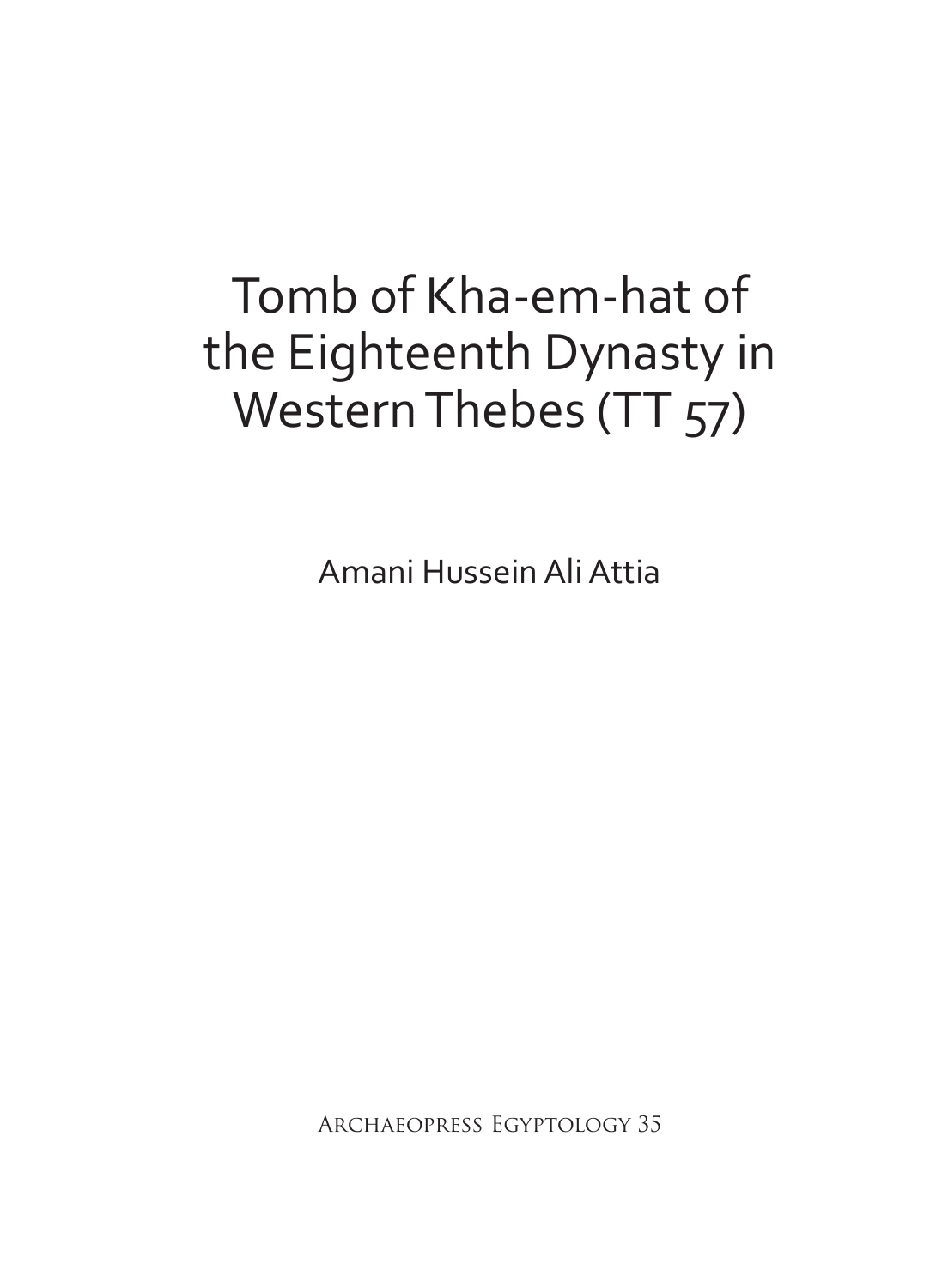

Archaeopress Publishing Ltd Summertown Pavilion 18-24 Middle Way Summertown Oxford OX2 7LG www.archaeopress.com

ISBN 978-1-78969-701-8 ISBN 978-1-78969-702-5 (e-Pdf)

© Amani Hussein Ali Attia and Archaeopress 2022

All rights reserved. No part of this book may be reproduced, or transmitted, in any form or by any means, electronic, mechanical, photocopying or otherwise, without the prior written permission of the copyright owners.

This book is available direct from Archaeopress or from our website www.archaeopress.com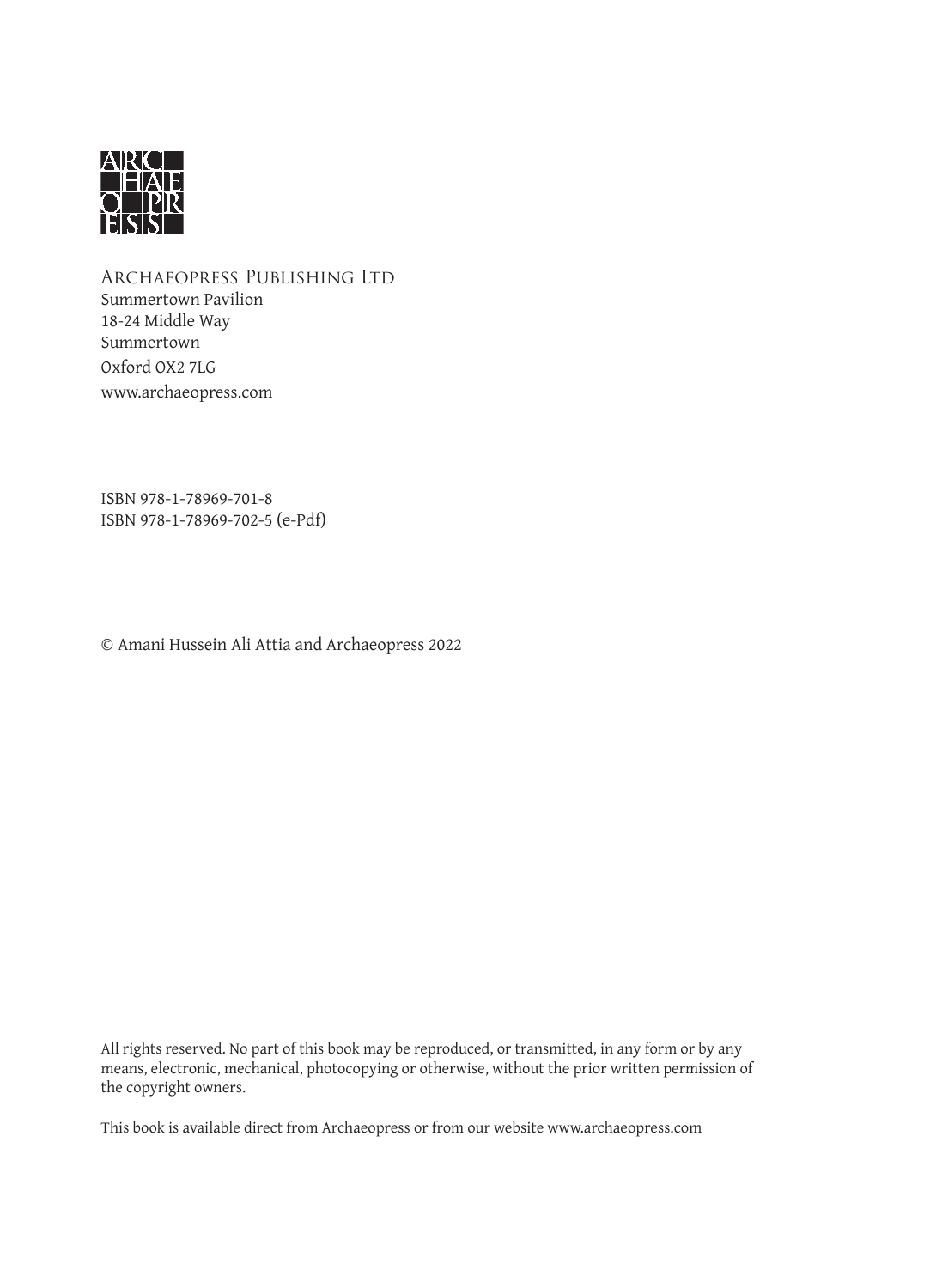### Contents

| Chapter I                   |
|-----------------------------|
|                             |
|                             |
|                             |
|                             |
|                             |
|                             |
|                             |
|                             |
|                             |
|                             |
|                             |
| Chapter II: Transverse Hall |
|                             |
|                             |
|                             |
|                             |
|                             |
|                             |
|                             |
|                             |
|                             |
|                             |
|                             |
|                             |
|                             |
|                             |
|                             |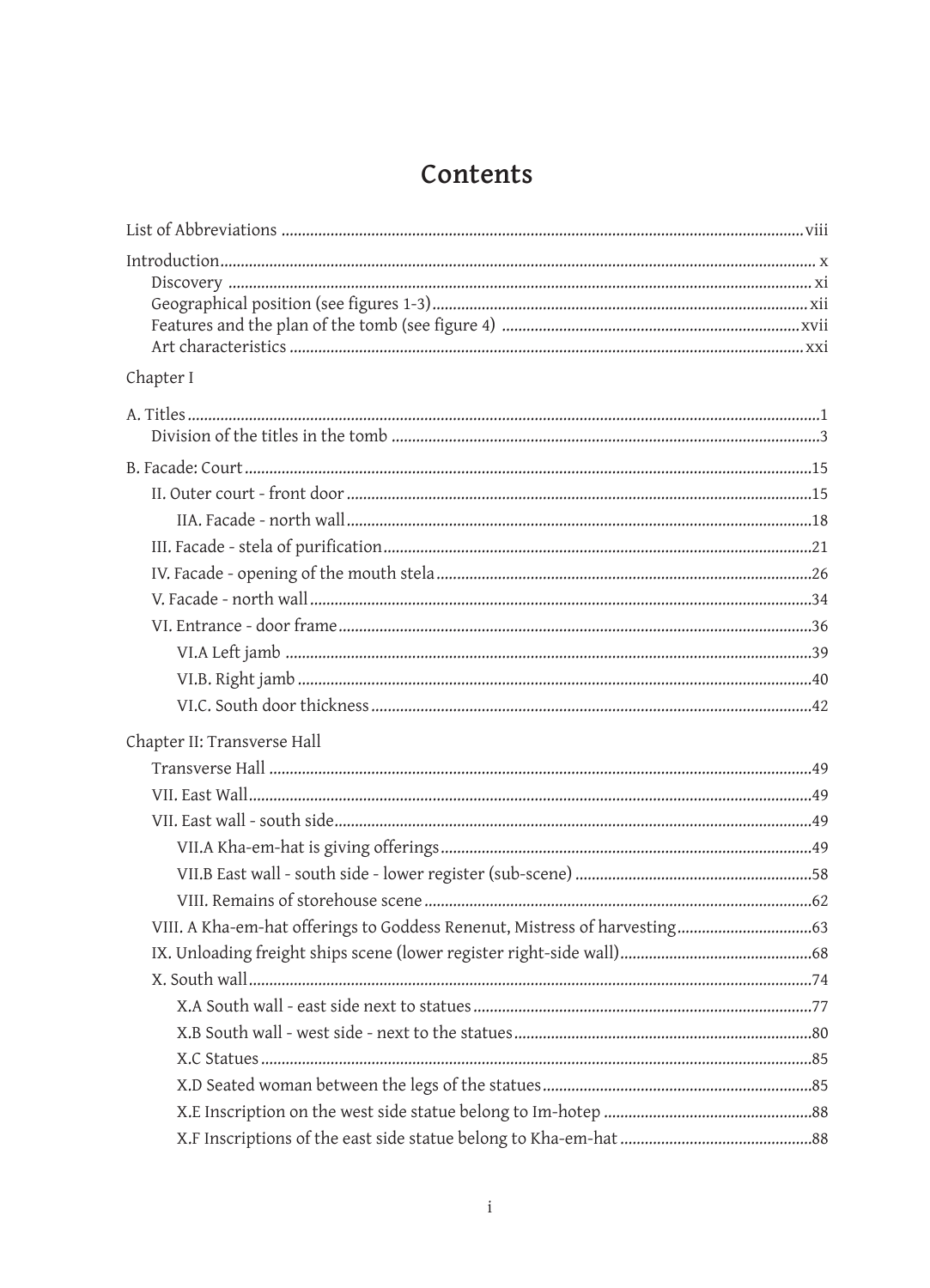| XI.A. West wall - south side - Kha-em-hat presents harvesting records to king    |  |
|----------------------------------------------------------------------------------|--|
|                                                                                  |  |
|                                                                                  |  |
|                                                                                  |  |
|                                                                                  |  |
|                                                                                  |  |
|                                                                                  |  |
|                                                                                  |  |
| XV.B Hall - west wall - door entrance - Kha-em-hat is giving offerings to        |  |
|                                                                                  |  |
|                                                                                  |  |
| XV.D Hall - west wall - door entrance - south door thickness (see figure 33) 165 |  |
| Chapter III: Passage                                                             |  |
|                                                                                  |  |
|                                                                                  |  |
|                                                                                  |  |
|                                                                                  |  |
|                                                                                  |  |
|                                                                                  |  |
|                                                                                  |  |
|                                                                                  |  |
|                                                                                  |  |
|                                                                                  |  |
|                                                                                  |  |
|                                                                                  |  |
|                                                                                  |  |
|                                                                                  |  |
|                                                                                  |  |
| Chapter IV: Inner Room                                                           |  |
|                                                                                  |  |
|                                                                                  |  |
|                                                                                  |  |
|                                                                                  |  |
|                                                                                  |  |
|                                                                                  |  |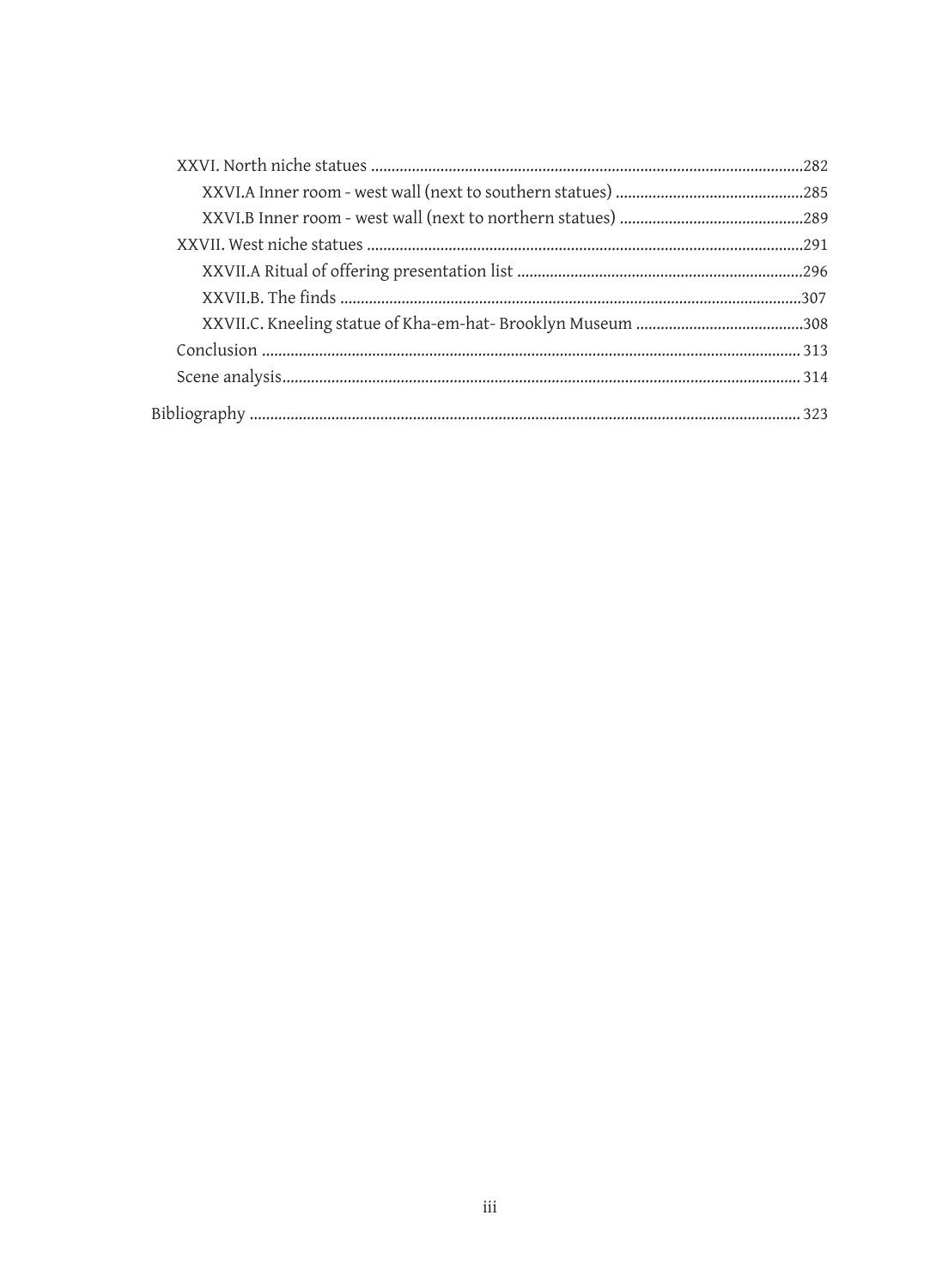# **List of Figures**

| Figure 1.  |                                                                                              |
|------------|----------------------------------------------------------------------------------------------|
| Figure 2.  |                                                                                              |
| Figure 3.  |                                                                                              |
| Figure 4.  |                                                                                              |
| Figure 5.  |                                                                                              |
| Figure 5a. |                                                                                              |
| Figure 6.  |                                                                                              |
| Figure 7.  |                                                                                              |
| Figure 7A. | Facade - north wall - left side. Kha-em-hat censes and libates with hymns20                  |
| Figure 8.  |                                                                                              |
| Figure 8A. |                                                                                              |
| Figure 9.  |                                                                                              |
| Figure 9A. |                                                                                              |
| Figure 10. | Facade - north wall - right-hand side.Kha-em-hat censes and libates                          |
|            |                                                                                              |
|            |                                                                                              |
| Figure 11. |                                                                                              |
| Figure11A. |                                                                                              |
|            |                                                                                              |
|            |                                                                                              |
| Figure 12. | Main entrance - south door thickness Kha-em-hat is worshipping the sun47                     |
|            | Figure 12A. Main entrance - south door thickness with squeeze Kha-em-hat is worshipping      |
|            |                                                                                              |
| Figure 13. | Hall - east wall - south side. Kha-em-hat is giving offerings - Grain storehouse -           |
|            |                                                                                              |
|            | Figure 13A. Hall - east wall - south side. full view with squeeze. Kha-em-hat is giving      |
|            | offerings - Grain storehouse - Renenut harvest goddess - butchers scene -freight             |
|            |                                                                                              |
| Figure 14. |                                                                                              |
|            |                                                                                              |
| Figure 15. | Hall - east wall - south side - sub-scene - Renenut goddess of harvest67                     |
|            | Figure 15A. Hall - east wall - south sideSub-scene - Renenut goddess of harvest 68           |
|            |                                                                                              |
| Figure 16. |                                                                                              |
| Figure 17. |                                                                                              |
|            |                                                                                              |
| Figure 18. | Hall - south wall - life-size statues in a niche Kha-em-hat and his father Im-               |
|            |                                                                                              |
| Figure 19. | Hall - south wall - east side of the statues Kha-em-hat in his priestly garment,             |
|            |                                                                                              |
|            | Figure 19A. Hall - south wall - east side of the statues Kha-em-hat in his priestly garment, |
|            |                                                                                              |
| Figure 20. | Hall - south wall - west side - next to southern statues. Kha-em-hat is giving               |
|            |                                                                                              |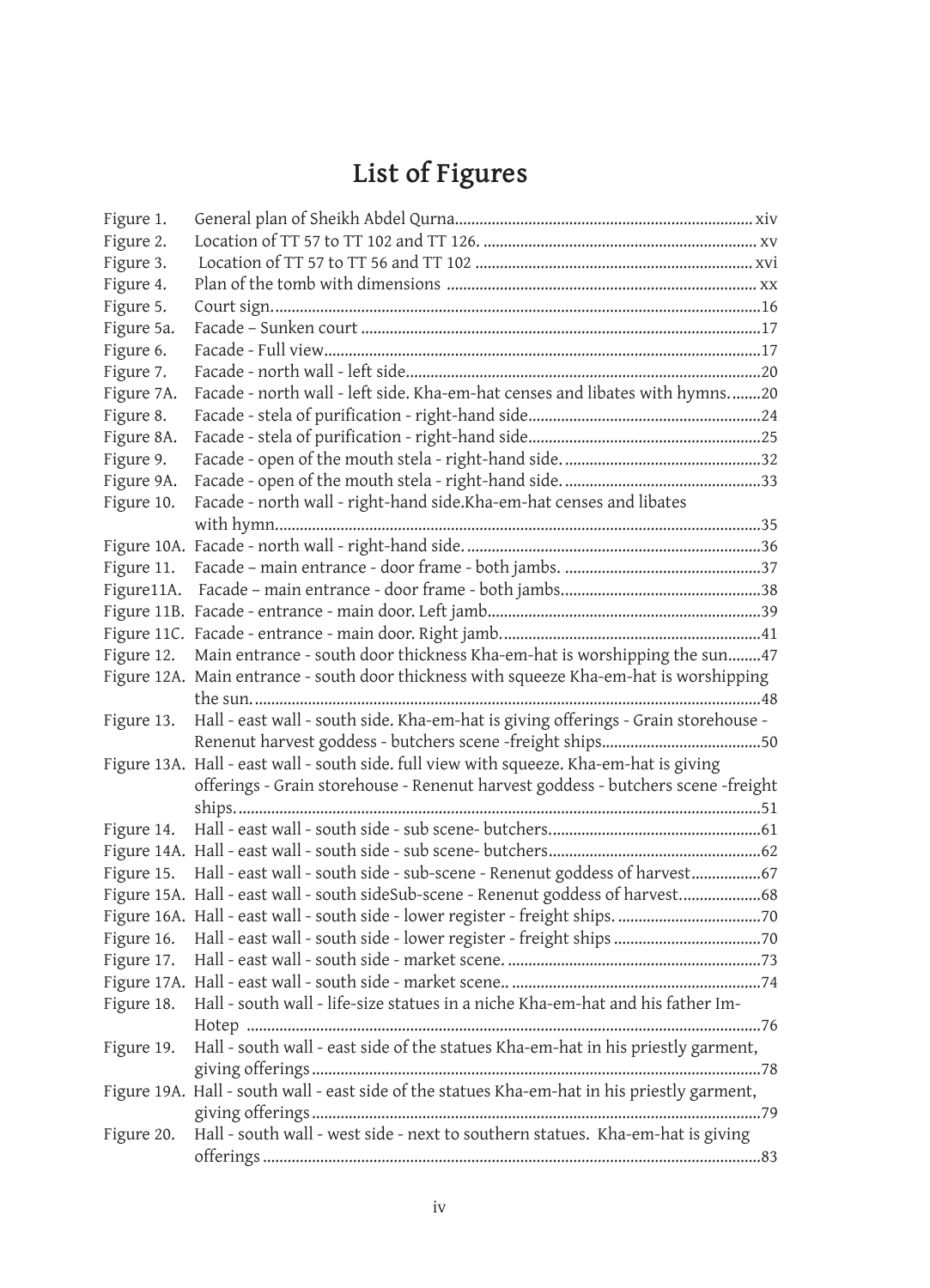|            | Figure 20A. Hall - south wall - west side - next to the southern statues with squeeze Kha-em- |
|------------|-----------------------------------------------------------------------------------------------|
|            |                                                                                               |
| Figure 21. | Hall - south wall Seated female figure between the two statues of Kha-em-hat                  |
|            |                                                                                               |
|            | Figure 21A. Hall - south wall. Seated female figure between the two statues of Kha-em-hat     |
|            |                                                                                               |
| Figure 22. | Hall - south wall - life-size statues in a niche. Kha-em-hat and his father Im-               |
| Figure 23. |                                                                                               |
| Figure 24. | Hall - west wall - south side. Kha-em-hat presenting harvest records to king                  |
|            |                                                                                               |
|            | Figure 24A. Hall - west wall - south side with squeeze. Kha-em-hat presenting harvest         |
|            |                                                                                               |
| Figure 25. | Hall - east wall - north side. Kha-em-hat is giving offerings and surveying the               |
|            |                                                                                               |
|            | Figure 25A. Hall - east wall - north side. Kha-em-hat is giving offerings and surveying the   |
|            |                                                                                               |
|            | Figure 25B. Hall - east wall - north side. Kha-em-hat is giving offerings.with squeeze  111   |
|            | Figure 25C. Hall - east wall -north side. Kha-em-hat surveying the fields 128                 |
| Figure 26. |                                                                                               |
|            |                                                                                               |
| Figure 27. | Hall - west wall - north side. Kha-em-hat being rewarded by                                   |
|            |                                                                                               |
|            | Figure 27A. Hall - west wall - north side with squeeze Kha-em-hat being rewarded by           |
|            |                                                                                               |
| Figure 28. |                                                                                               |
| Figure 29. | Hall - text of the north side ceiling - parallel to the west wall 149                         |
| Figure 30. |                                                                                               |
|            |                                                                                               |
|            | Figure 31A. Hall - west wall - door entrance with squeeze. Htp-dj-nsw - formula - Osiris with |
|            |                                                                                               |
| Figure 32. |                                                                                               |
| Figure 33. |                                                                                               |
| Figure 34. |                                                                                               |
| Figure 35. | Passage - east wall. Kha-em-hat is standing on horizon sign  172                              |
|            | Figure 35A. Passage - east wall with squeeze. Kha-em-hat standing on horizon sign (right-     |
| Figure 36. | Passage - east wall - south side. Kha-em-hat is standing on horizon sign.  174                |
| Figure 37. | Horizontal line beneath the ceiling. Vertical line behind the shrine of Osiris 182            |
| Figure 38. |                                                                                               |
| Figure 39. | Passage - south wall - Cryptography (no longer exists). T.Deveria, L'ècriture                 |
|            |                                                                                               |
| Figure 40. |                                                                                               |
|            | Figure 40A. Passage - south wall - full view. Funeral processions and ceremonies 201          |
| Figure 41. | Passage - east wall - north side.Kha-em-hat standing on horizon sign 204                      |
| Figure 42. |                                                                                               |
|            |                                                                                               |
|            |                                                                                               |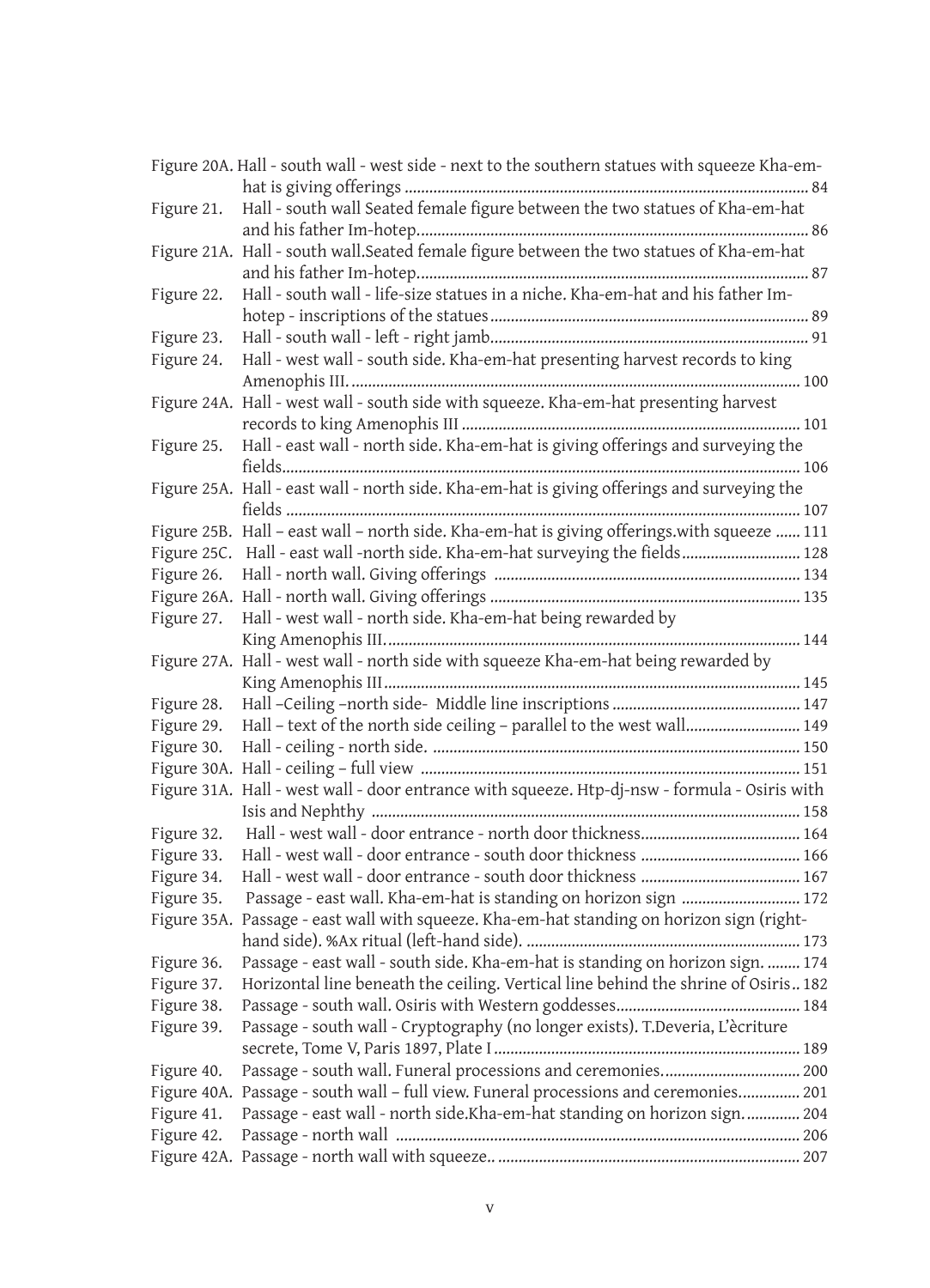| Figure 43. |                                                                                           |
|------------|-------------------------------------------------------------------------------------------|
| Figure 44. | Khaemhat standing on a mountain-chapter 110 BD with Vignette  234                         |
|            | Figure 44A. Khaemhat standing on a mountain-chapter 110 BD with Vignette.  235            |
| Figure 45. | Passage - north wall. Purification of Kha-em-hat. Kha-em-hat in a                         |
|            |                                                                                           |
|            | Figure 45A. Passage - north wall. Purification of Kha-em-hat. Kha-em-hat in a worshipping |
|            |                                                                                           |
| Figure 46. | Passage - west wall. Upper register - chapter 112 BD. Lower register left -               |
|            |                                                                                           |
|            | Figure 46A. Passage - west wall. Upper register - chapter 112 BD. Second register left -  |
|            |                                                                                           |
| Figure 47. |                                                                                           |
|            |                                                                                           |
| Figure 48. | Inner room - south wall. South niche statues - Kha-em-hat and his mother  270             |
|            | Figure 48A. Inner room - south wall. South niche statues - Kha-em-hat and his mother  271 |
| Figure 49. | Inner room- east wall next to southern statues. Offering list 272                         |
|            | Figure 49A. Inner room- east wall next to southern statues. slaughtered gazelles 273      |
|            | Figure 49B. Inner room- east wall next to southern statues - lower register 274           |
| Figure 50. | Inner room - west wall. Offering presentation list next to                                |
|            |                                                                                           |
| Figure 51. | Inner room - west wall. Offerings and Oryx next to southern stautes-lower                 |
|            |                                                                                           |
| Figure 52. | Inner room - east wall - next to northern statues. Kha-em-hat                             |
|            |                                                                                           |
| Figure 53. | Inner room - east wall - next to northern statues. Kha-em-hat's feet 280                  |
| Figure 54. | Inner room - east wall - next to northern statues Kha-em-hat is holding a stick           |
|            |                                                                                           |
| Figure 55. | Inner room - north niche statues. Kha-em-hat with his wife Ty.  283                       |
|            | Figure 55A. Inner room - north niche statues Kha-em-hat with his wife Ty  284             |
| Figure 56. | Inner room- west wall next to southern statues. Kha-em-hat adoring.  287                  |
|            | Figure 56A. Inner room - west wall next to southern statues with squeeze. Kha-em-hat      |
|            |                                                                                           |
| Figure 57. | Inner room- west wall next to northern statues. Offering list 290                         |
|            | Figure 57A. Inner room- west wall next to northern statues.                               |
|            |                                                                                           |
| Figure 58. | Inner room - west niche statues. Statues of Kha-em-hat and his                            |
|            |                                                                                           |
|            | Figure 58A. Inner room - west niche statues. Statues of Kha-em-hat and                    |
|            |                                                                                           |
| Figure 59. | Statue of Kha-em-hat in Brooklyn Museum 37.48E.U.S.A. C. Lalouette, Fideles du            |
|            |                                                                                           |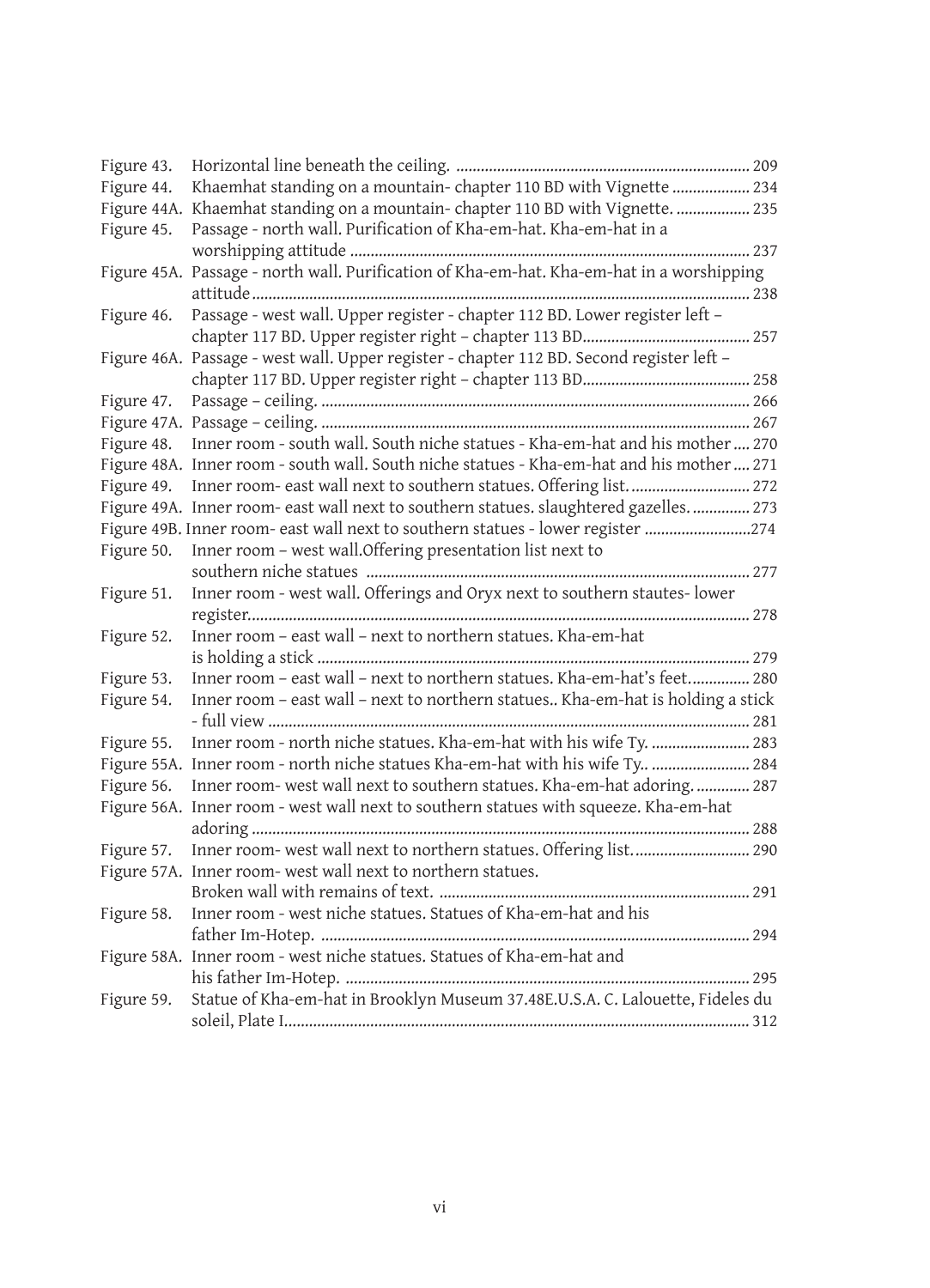## **Acknowledgements**

Firstly, I would like to express my sincere gratitude to both my advisors Prof. Dr Hosam Refai and Prof. Dr Christian Leitz for the continuous support of my PhD study and related research, for their patience, motivation, and immense knowledge. Their guidance helped me throughout the time of research and writing of the dissertation.

In addition to my supervisor, I would like to thank the rest of the dissertation committee: Prof. Dr Rasha Metawi, Prof. Dr Omaima El Shal, for their insightful comments and encouragement.

My sincere thanks go to His Excellency Dr Khaled El Anany for his continuous help and support. Special thanks go to my colleague Dr Saeed Abdel Hafiz for all his help and encouragement.

Without their precious support it would not be possible to conduct this research.

I would also like to thank my working team, who made their best to help me achieve this work, they are as follows:

- 1. Ayman Damarany (Photographer)
- 2. Abdel Baset (Survey)
- 3. Ahmed Abdel Halim (Facsimile drawings)
- 4. Alaa Bashandy (Editor)

Special thanks to the employees of the Supreme Council of Antiquities in Cairo and Luxor for their support and co-operation.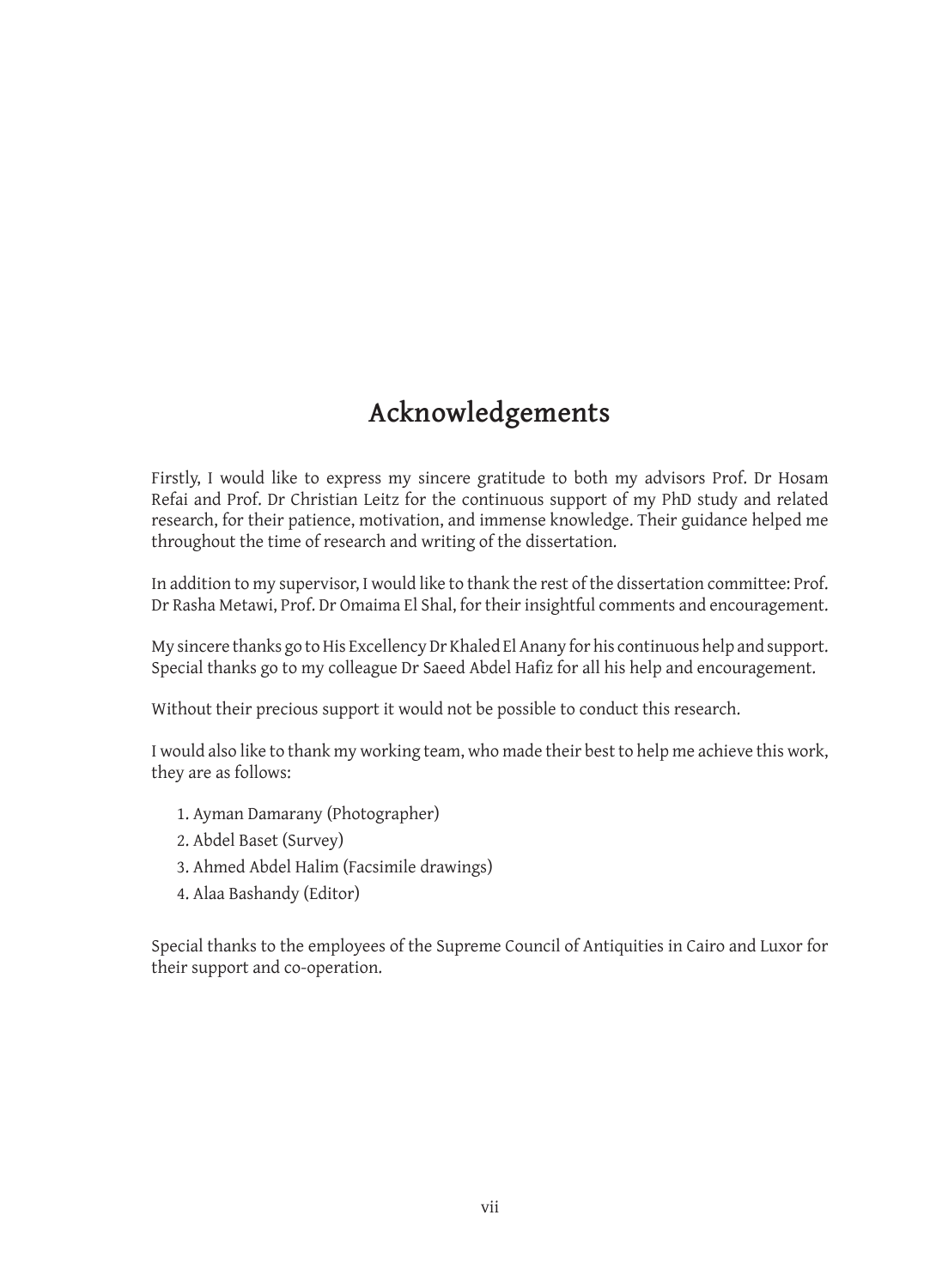# **List of Abbreviations**

| Arch. Ver.     | Archäologische Veröffentlichungen (AV) des DAI, Abteilung Kairo.                                                   |
|----------------|--------------------------------------------------------------------------------------------------------------------|
| ASAE           | Annales du Service des Antiquités de l'Égypte (SAE) (Cairo).                                                       |
| ASE            | Archaeological Survey of Egypt (London)                                                                            |
| ÄZ             | Ägyptische Zeitschrift (Leipzig).                                                                                  |
| <b>BACE</b>    | Bulletin of the Australian Centre for Egyptology (North Ryde).                                                     |
| BE             | Bibliothèque égyptologique (Paris/Cairo).                                                                          |
| <b>BIFAO</b>   | Bulletin de l'Institut Français d'Archéologie Orientale (IFAO - Cairo).                                            |
| <b>BMMA</b>    | Bulletin of the Metropolitan Museum of Art (MMA) (New York).                                                       |
| <b>CNIANES</b> | Carsten Niebuhr Institute of Ancient Near Eastern Studies (Copenhagen).                                            |
| JARCE          | Journal of the American Research Center in Egypt (Boston/Princeton/New<br>York/Cairo)                              |
| <b>JAOS</b>    | Journal of the American Oriental Society (Baltimore/Boston/New Haven).                                             |
| JEA            | Journal of Egyptian Archaeology (EES, London).                                                                     |
| JENS           | Journal of Near Eastern Studies.                                                                                   |
| JEOL           | Jaarbericht van het Vooraziatisch-egyptisch Genootschap Ex Oriente Lux<br>(Leiden).                                |
| <b>JSSEA</b>   | Journal of the Society of the Study of Egyptian Antiquities (SSEA) (Toronto).                                      |
| GM             | Göttinger Miszellen (Germany).                                                                                     |
| <b>KRI</b>     | K.A. Kitchen, Ramesside Inscriptions, Historical and Biographical. I - VII'<br>(Oxford, 1969-1990).                |
| <b>LGG</b>     | Lexikon der Ägyptischen Götter und Götterbezeichnungen                                                             |
| MÄS            | München Ägyptologische Studien (Mainz).                                                                            |
| <b>MDAIK</b>   | Mitteilungen des Deutschen Archäologischen Instituts, Abteilung Kairo                                              |
|                | (DAIK) (Mainz/Cairo/Berlin/Wiesbaden).                                                                             |
| <b>MDOG</b>    | Mitteilungen der Deutschen Orient-Gesellschaft (DOG) (Berlin/Leipzig).                                             |
| <b>MIFAO</b>   | Mémoires publiés par les membres de l'Institut Français d'Archéologie<br>Orientale (IFAO) du Caire (Berlin/Cairo). |
| <b>MIO</b>     | Mitteilungen des Instituts für Orientforschung (Berlin).                                                           |
| MMAF           | Mémoires publiés par les membres de la mission archéologique.                                                      |
| MMAJ           | Metropolitan Museum Journal.                                                                                       |
| MonAeg         | Monumenta Aegyptiaca (Brussels).                                                                                   |
| <b>OIC</b>     | Oriental Institute Communications (Chicago).                                                                       |
| <b>OLA</b>     | Orientalia Lovaniensia Analecta (Louvain).                                                                         |
| <b>PM</b>      | B. Porter and R. Moss, 'Topographical Bibliography of Ancient Egyptian                                             |
|                | Hieroglyphic Texts, Reliefs and Paintings', 7 vols, 1927-1951.                                                     |
| RdE            | Revue d'Égyptologie (Paris).                                                                                       |
| <b>REA</b>     | Revue de l'Égypte Ancienne (Paris).                                                                                |
| Rec. de Trav   | Recueil de Traveaux Relatifs à la Philologie et à L'archéologie Égyptiennes                                        |
| et             | Assyriennes (Paris)                                                                                                |
| SAGA           | Studien zur Archäologie und Geschichte Altägyptens (Heidelberg).                                                   |
| <b>TTS</b>     | Theban Tombs Series (London)                                                                                       |
| <b>URK</b>     | Urkunden des ägyptischen Altertums / begr. von Georg Steindorff.                                                   |
| <b>URK</b>     | Urkunden der 18. Dynastie / bearb. und übers. von Kurt Sethe (Berlin)                                              |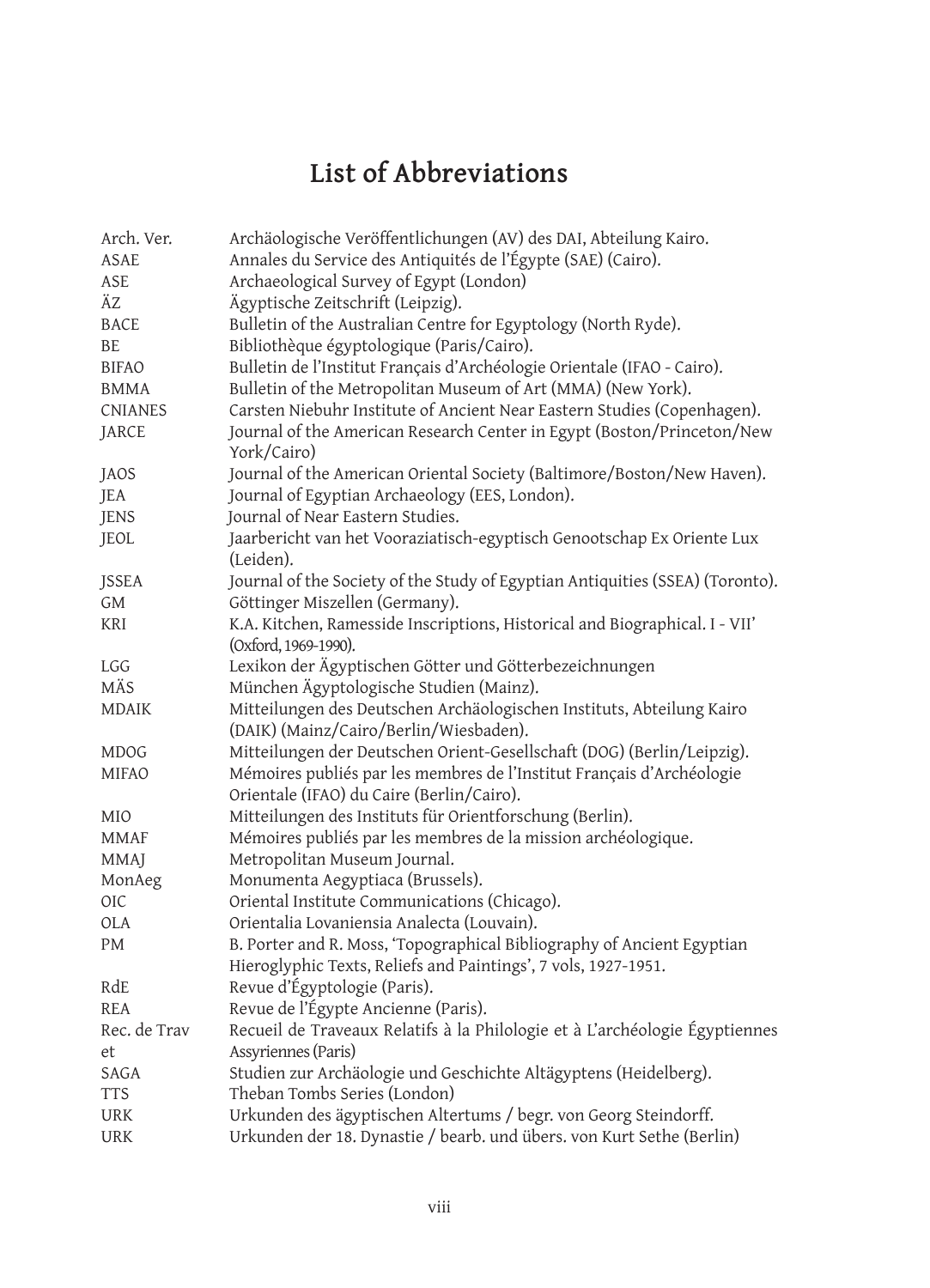| Wres. Atlas. | Wreszinski, Walter, Atlas zur altägyptischen Kulturgeschichte. I (Leipzig). |
|--------------|-----------------------------------------------------------------------------|
| <b>WB</b>    | Wörterbuch der ägyptische Sprache, 7 vols., A.Erman and W. Grapow, 1926-    |
|              | 1931.                                                                       |
| ZÄS          | Zeitschrift für ägyptische Sprache und Altertumskunde (Berlin/Leipzig).     |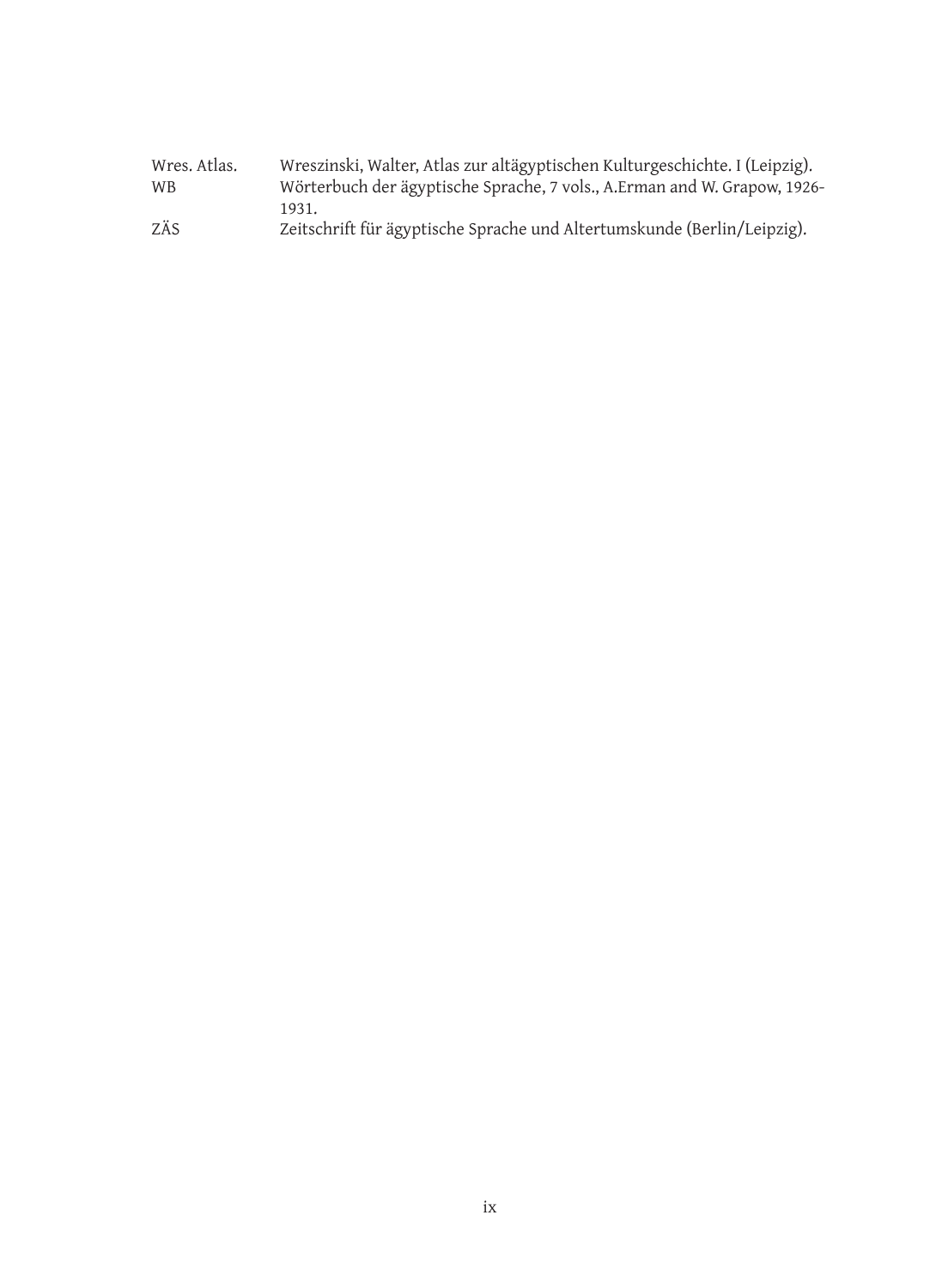### **Introduction**

The tomb of Kha-em-hat TT 57 is well known, featuring unique scenes and an exclusive art style – the vivid colours on the walls, in particular, give the tomb its importance. Open to visitors, it has survived in very good condition, but to date it has only been published once, in 2017, in a book about the site produced by the council of Antiquities in Cairo. This latter publication contained old photographs of the tomb and scene descriptions, but did not include an academic analysis or interpretations of the texts on the walls. When looking for a new challenge for a PhD topic, I was lucky enough to meet Dr Khaled El Anany at Cairo's National Museum of Egyptian Civilisation and he suggested that I should apply for a concession to work on this tomb. The idea of tackling an unpublished tomb was a daunting task but one I was eager to attempt; accordingly I accepted on 16 March 2015 and was soon flying to Luxor to start my working plan. There I was introduced to the Basetts – Damarany the photographer, and Abdel the surveyor – and we soon set to work. Later I was to meet Ahmed Abdel Halim, who undertook the facsimile work of TT 57. My initial plan was to prepare the facsimile myself and I started working on the drawings on my tablet, but being already fully involved in the academic study I did not continue with them.

The project required several phases: I began by photographing the tomb and then did the survey, following this I relocated to Germany and the Ianes Institute at Tübingen. Having collected the wall texts and translated them, I began the scene descriptions and analysis. The work was not easy and I faced several problems dealing with the tomb, primarily financing, which I was obliged to undertake myself and was obliged to stop at certain points from the lack of funds. The other problems were minor in comparison and were overcome. As the tomb had been exposed to fire, and consequently many scenes damaged, I was unable to read some of the hieroglyphic signs clearly and had to revisit them several times; the final visit being to compare the texts with what was there on the walls, using a magnifier to help with the signs that were unclear.

The tomb (TT 57, PM I.2, 113-19) was already accessible in the second quarter of the 19th century, and some of its decoration had been copied by Nestor l'Hote (1828–1841), Lepsius (1843–1845), as well as by Wilkinson and Prisse d'Avennes. Victor Loret wrote about the tomb in 1889 (Mem. Miss., I, 113–132), and a full recording was undertaken by Abdel-Aziz F. Sadek on behalf of CEDAE in 1967.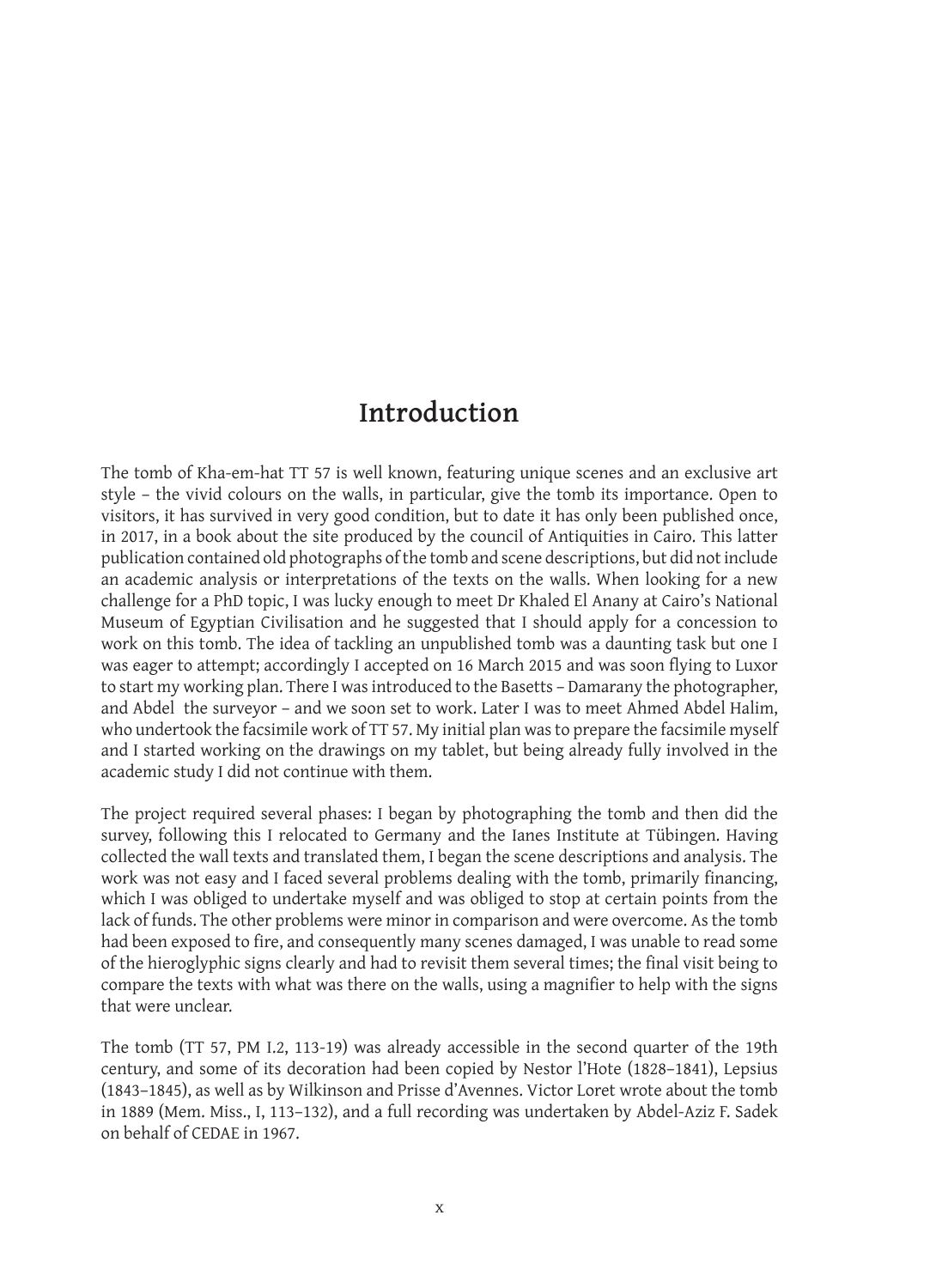Mohammed Abdel Latif el Tanbouli described all the scenes in 1968–1969, and his work was reviewed by Charles Kuentz. This manuscript is in three notebooks kept in the CEDAE archives. Several books mentioned TT 57, but none as detailed as this present study. Loret describes the tomb in general, recording some of the wall texts, but not all. It seems that the tomb was covered in sand by his time and he did not record the lower columns; moreover some signs were incorrectly noted by him and he wrote no translation or transliteration of any of the texts. Mond records cleaning the tomb and describes some of his finds during excavations at Abdel Qurnah. URK IV also contains the hieroglyphic text of the tomb and a translation, but only parts of the texts not all of it. Two articles were published about this tomb: one is on the 'stela of purification' by Abdel Aziz Sadek, and the other by Christina Pino on the 'market scene' in the hall of the tomb. Bohleke refers to the titles of Kha-em-hat in his dissertation on the 'overseer of granaries' in general during the 18th Dynasty. The PM also mentions TT 57, providing a simple plan and references to the tomb. Apart from these sources, various aspects of TT 57 also appear in other articles, e.g. appreciating the art style, or comparing it to other tombs from the same period. Thus TT 57 might be referred to, but no complete data has appeared to date.

The present research, therefore, is an attempt at gathering all the information found at the site itself, and as much as possible of the accessible references. It deals with the translation, a transliteration of all the texts currently existing in the tomb, descriptions of the scenes, analyses of the religious rituals depicted, and comparisons with similar scenes found in other tombs. Last but not least there is a new, detailed survey with the dimensions of the tomb. The plan was made in 2015, once the concession to publish TT 57 had been granted. The future research direction is to compare the scenes in TT 57 with similar ones found in other tombs; lists of these have already been compiled for this present study in tables after every scene, but the scenes still need to be studied in detail.

A further task is to clean the tomb shaft. This present study includes photographs of the shaft in its current state, showing the fire damage that needs to be cleaned and the extent of the restoration required. It seems that there are inscriptions on the walls of the burial chamber.

#### **Discovery**

The tomb of Kha-em-hat was discovered in 1842 by George Lloyd, an amateur archeologist. We lack detailed information on the circumstances, only that Lloyd was sadly killed shortly after the discovery by the accidental discharge of his gun.<sup>1</sup>

The tomb type corresponds entirely to the normal forms of Theban tombs of the mid 18th Dynasty. As mentioned, the tomb has suffered damage, including being exposed to fire, although nothing is known about the circumstances of this fire. Most scholars commenting on this tomb have admired the tomb's bas relief and the high-quality preferences of its owner. Unfortunately, since the middle of the last century, the tomb has been plundered by robbers, who also removed wall fragments which are now to be found in different museums around the world.<sup>2</sup>

<sup>1</sup> A. Varille, *Lʾappel aux visiteurs du tombeau de Kha-em-hêt*, ASAE 40, 1940, p. 601.

<sup>2</sup> M. Werbrouck, *Les pleureuses dans l'Égypte ancienne*, Bruxelles 1938, p. 40.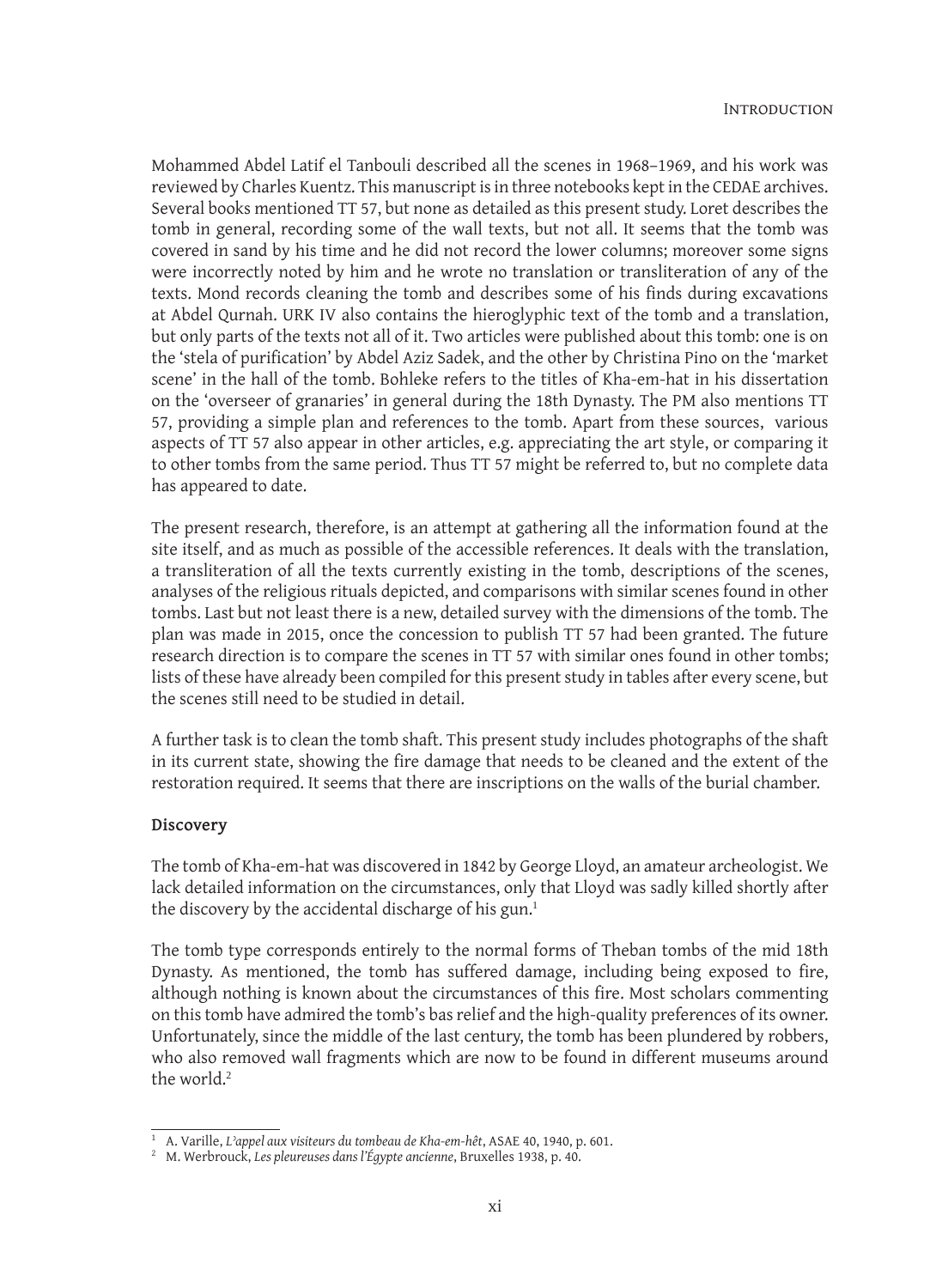#### tomb of kha-em-hat

Ever since its discovery, the tomb has been especially regarded for the exquisite style of its reliefs. Soon copies of these decorations were being made by means of a method made popular in the 19th century – pressing wetted sheets of soft paper onto the reliefs. Alas, this repeated activity has removed nearly all the colour from reliefs, the pigment particles easily adhering to wet paper. Indeed, Kha-em-het became so popular that numerous collections of squeezes were prepared and then sold to tourists, many surviving in various museums and institutions around the world. Of the original fragments, eight are in the Ägyptisches Museum in Berlin, and three in the Musée Royale du Cinquantenaire in Brussels.<sup>3</sup> Concerning the Berlin pieces specifically, Lepsius saved one (Inv. No. 2063), while the remaining pieces reached the city's Museum much later: six were bought in 1899 via the Egyptian antiquities' market, and a further one made its way there in 1925.

Of the squeezes, Devéria also made a set in the tomb in March 1862, although the largest collection (143 sheets) is in the Griffith Institute, Oxford: it is also the best illustrated. Seven well-described sheets are in in Boston. Another series was held in the storeroom of the Department of Ancient Art in the National Museum in Warsaw; these were bought by Michał Tyszkiewicz on his visit to Egypt in 1861–1862, and their importance lies in how much they show us has now been lost from the tomb.

#### **Name origin**

The extensive cemetery lies on the west bank of the Nile, *c.* 5 km away, where all the noble tombs have been found. The location was not a random one. Here the high mountains resemble a stepped pyramid, making it the ideal setting for a necropolis. The hills are of coarse limestone, resting on a thick bed of solidified green clay so friable that it can be crumbled with your fingers. Underneath are beds of fine limestone of a close grain, but these could only be used for low-lying tombs, i.e. those of Kha-em-hat, Ra-mose, Puy-em-re, and others, as well as for the tombs of the kings.<sup>4</sup> The tomb walls were covered with a coating of mud or lime plaster to prepare it for decoration.

Locals believed that there was a lion roaming the peak of the mountain that would attack all who sin against it. This high peak was called 'The Horn' ('Kurn') and the village below derives its name from it. In the centre of the complex is the location of the tombs of the 18th Dynasty tombs. The Sheikh of Abdel Qurna was a revered local saint whose shrine was built on top of the mountain, perhaps replacing Meretseger or other popular Egyptian divinity.

#### **Geographical position (see figures 1-3)**

Kha-em-hat TT 57 is located in the Sheikh Abdel Qurna necropolis, on the west bank of the Nile in Luxor. It dates from the reign of Amenophis III, more precisely in the thirtieth year of his reign.<sup>5</sup> It is considered one of only four private tombs from the time of Amenophis III to

<sup>3</sup> Pieces in Berlin Museum are: nos. 2063, 14442, 14503–4, 14635–7, 22439, Gypsum casts of the first four of them were sent to Egypt in 1913 and set into the walls of the tomb, in Brussels: E.2484, E.2164, cf. M. Dolinska, *Khaemhat's*  http://etudesettravaux.iksiopan.pl/images/etudtrav/EtudTrav\_otwarte/EtudTrav\_21/04\_MONIKA\_ DOLI%C5%83SKA.pdf, pp29f (viewed 7 July 2019).

<sup>4</sup> N. Davies, *The Tomb of Nakht at Thebes*, New York 1917, pp. 3–6.

<sup>5</sup> See Hall – west wall, south side, pp. 107–111.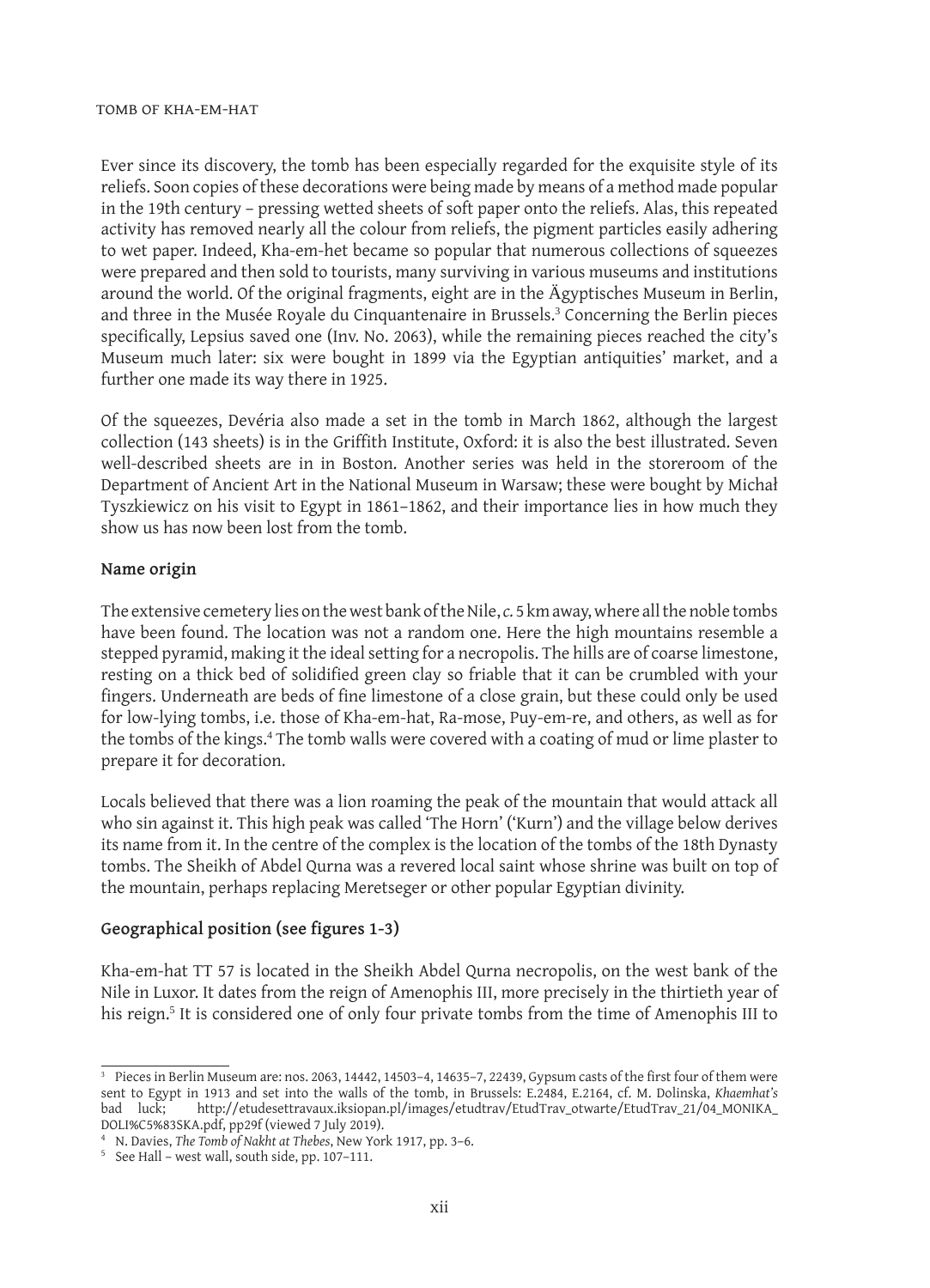have been decorated with reliefs.<sup>6</sup> It lies on the right-hand side of the sunken courtyard of tomb TT 102 and TT 126; they share the same court.

The area was already utilized in the time of Tuthmosis IV and Amenophis III. Among the high officials of this time, the Vizier Ramose TT 55 and the chieftain Kha-em-hat TT 57 had laid out their graves very close to TT 56. The latter, connected to the slightly older tomb 102 by a common courtyard, lies to the south of TT 56. The forecourts of TT 56, TT 57 and TT 102 are separated by a rocky walkway, *c.* 6 m wide; the north arm of TT 57's transept ends just beyond the statuary of the Userhat tomb.<sup>7</sup>

To lift the door frame somewhat from the facade area, and fashion the stela to the right of the rock, the right facade area, already used for an earlier grave, was increased a little further, i.e. vertically and moved somewhat lower. The right side of the facade is larger than the one to the left, as the court was already part of a former tomb and there was therefore insufficient space to build the usual symmetrical facade.

What remained was a kind of projection, or narrow mastaba, along the right facade of TT 57. The left facade was not subjected to the same treatment and remained in its original form.<sup>8</sup>

<sup>6</sup> M. El Tanbouli, *Kha-em-hat*, Center of Documentation and Studies on Ancient Egypt, Cairo 2017, p. 1.

<sup>7</sup> Seeber and Abdel Ghaffar, *Das Grab des Userhat TT 56*, AV 50, 1987, p. 10.

<sup>8</sup> F. Kampp, *Die Thebanische Nekropole, zum wadel des Grabgedankens von der XVIII. bis zur XX Dynastie*, 2, Mainz 1996, pp. 267–269.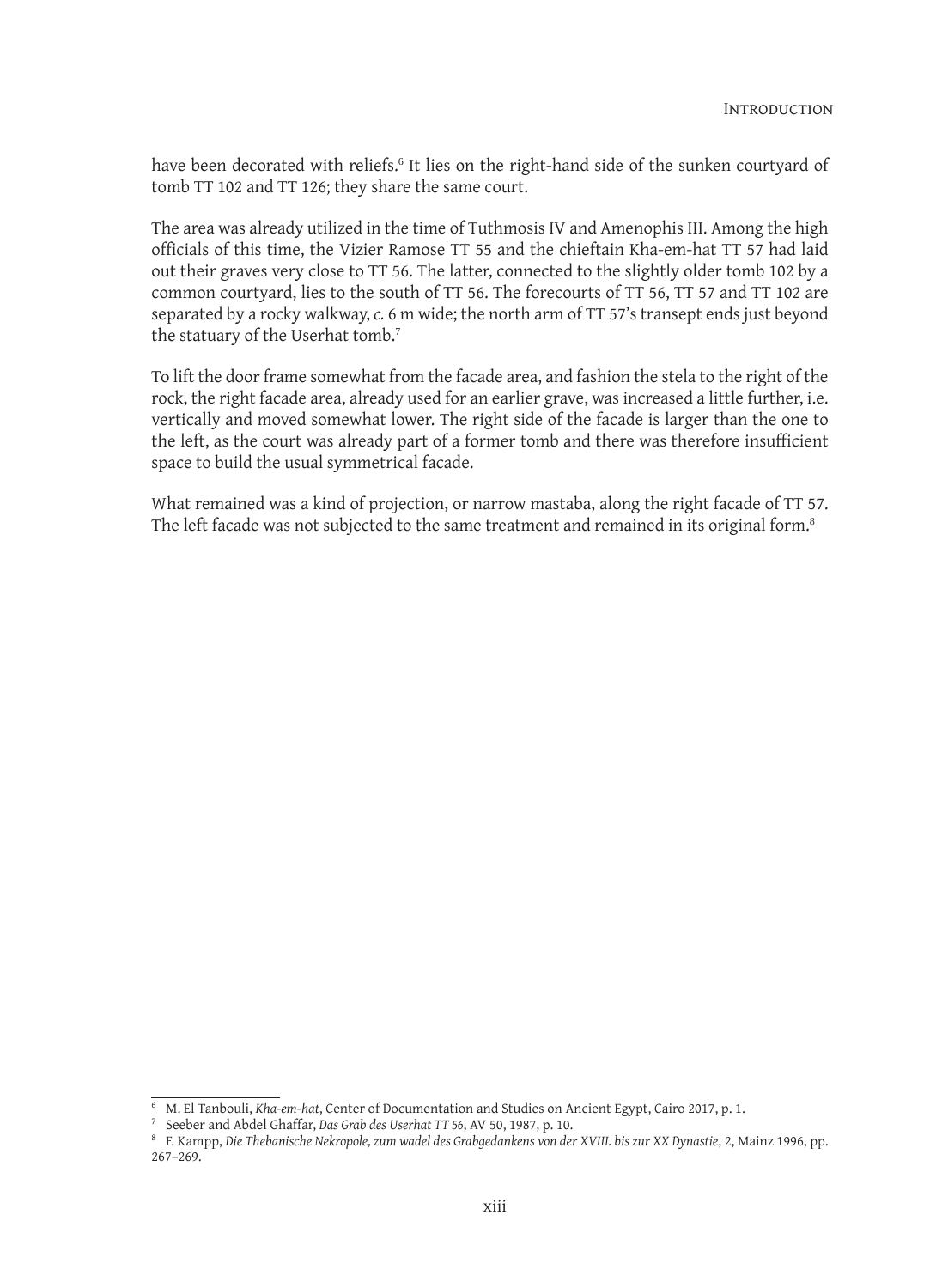

Figure 1. General plan of Sheikh Abdel Qurna. F.Kampp, Die thebanische Nekropole zum wandel des Grabegedankens von der XVIII bis zur XX, Teil II, Figure 1. General plan of Sheikh Abdel Qurna. F.Kampp, Die thebanische Nekropole zum wandel des Grabegedankens von der XVIII bis zur XX, Teil II, Mayence 1996. Mayence 1996.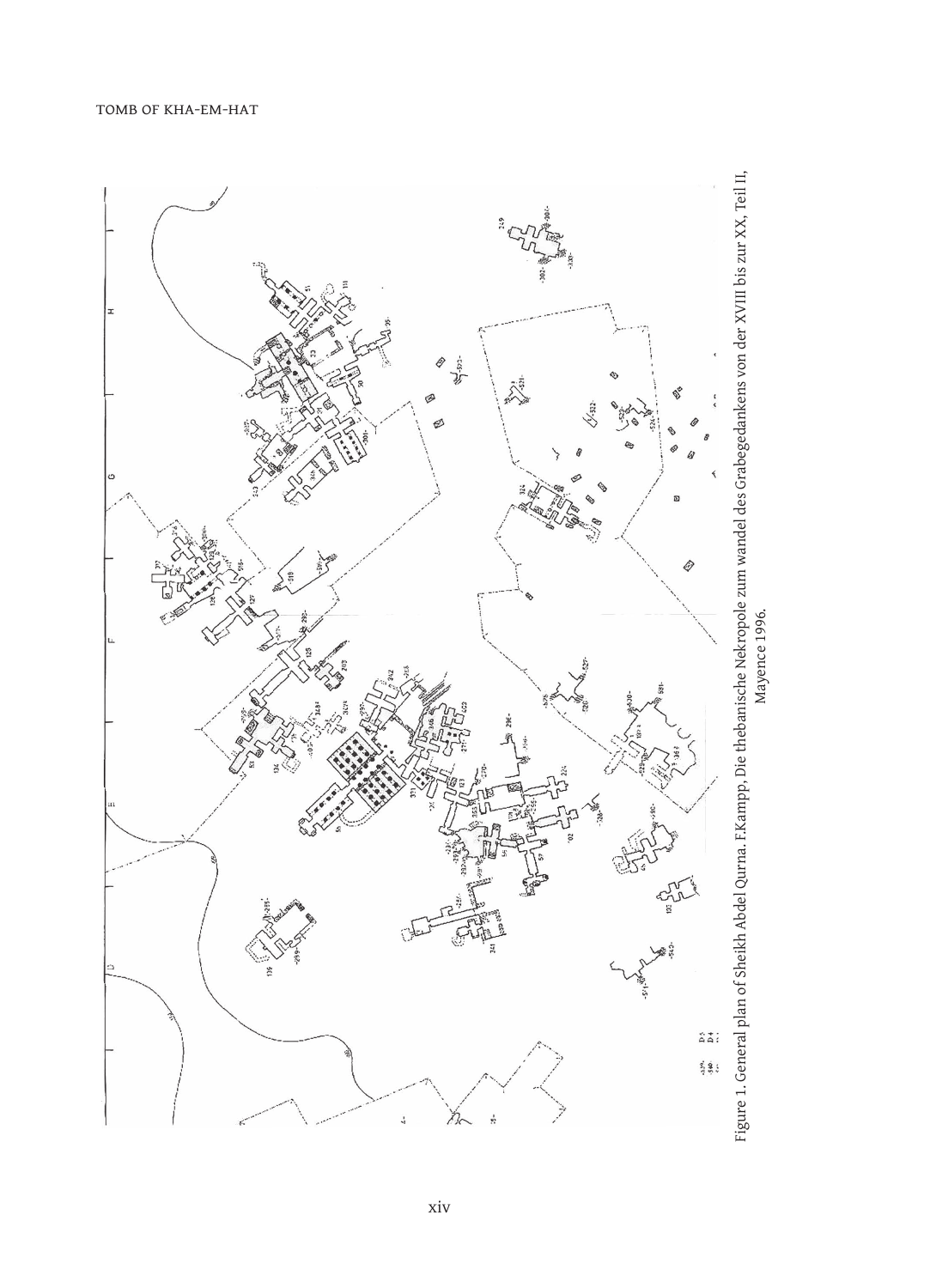

Fig. 156 – TT 57, TT 122, TT 126 (?) und Grab $\mathrm{Nr}$  -295- , nach Moso

Figure 2. Location of TT 57 to TT 102 and TT 126. F.Kampp,<br>thebanische Nekropole, Teil 2, fig. 156.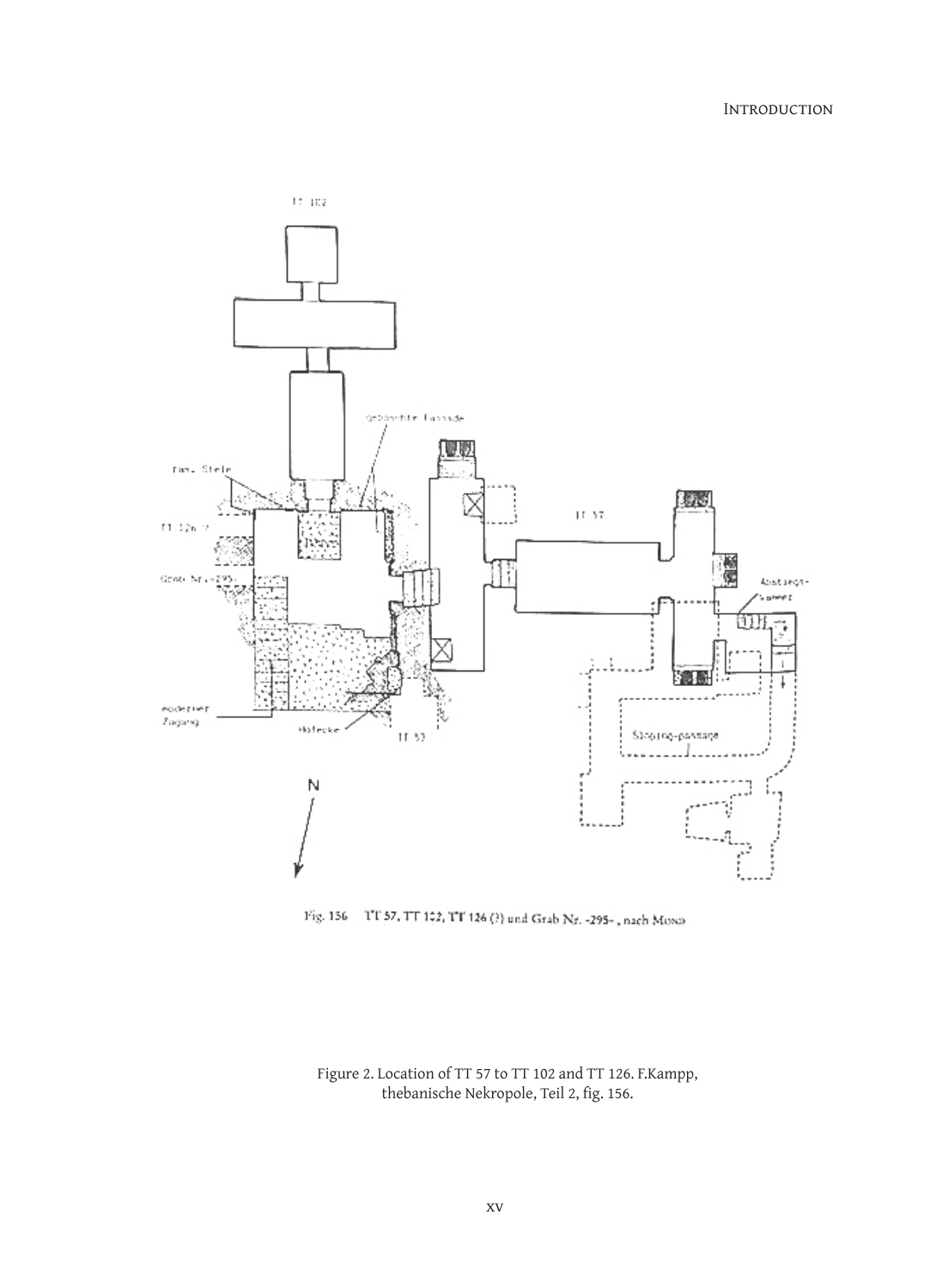#### TOMB OF KHA-EM-HAT



Figure 3. Location of TT 57 to TT 56 and TT 102. Beinlich-Seeber, Christine; Šadīd, Das Grab des Userhat, pl. 33.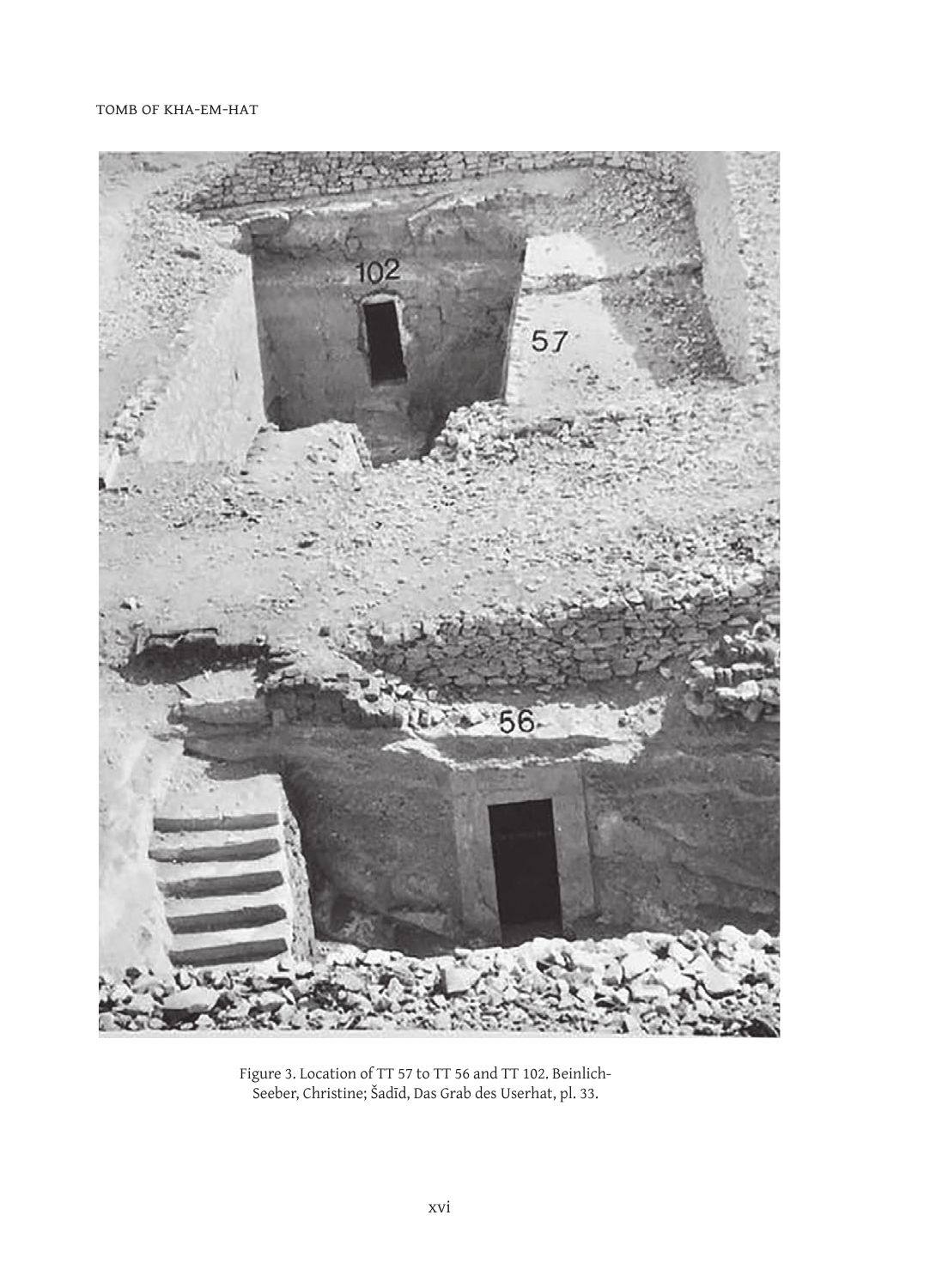#### **Features and the plan of the tomb<sup>9</sup> (see figure 4)**

Thebes is considered the most important cemetery of the New Kingdom; it has a large number of tombs scattered over different sites. The prominent officials of the 18th Dynasty cut their tombs into the higher slopes while the lower ones were left for the less important. By the reign of Amenophis III the higher level of Sheikh Abdel Qurna was full of tombs, so the more senior officials had to either locate their tombs in the lower level or to move to a new site, i.e. Kh**ô**kha and El As**â**sif, characterised by a better quality of stone.<sup>10</sup>

The arrangement of Theban tombs at the beginning of the 18th Dynasty varied in appearance<sup>11</sup> and was restricted to two types: the open vestibule and the closed vestibule tomb. The latter is the more frequent, at least in the tombs known to date, and includes all the tombs into which one enters through a single door, most often facing the rising sun; this door was closed in the past and preceded by a court, where the various funeral ceremonies were held. The family of the dead came to place their offerings here on certain days and periodically renew the funeral banquet, the representation of which is common in all the tombs. The threshold opens into a large vestibule, supported by several columns or pillars, however these pillars are absent in the tombs of Rakh-mi-re and Kha-em-hat. This part of the tomb is decorated with paintings that usually represent the deceased in the performance of the functions he undertook during his lifetime.<sup>12</sup> In all, despite the general characteristics that the tombs shared in common, the details varied.

The tombs had been extended since the time of Amenophis III. Typically, the forecourt developed as a kind of cult stage for the 'opening of the mouth' and the cult of the dead, and, together with the now obligatory facade steles, is closely related to the sun cult. Above the tomb is built a grave pyramid, in the middle of which lies another cult room. The pyramid will also be included in the course of the sun, its apex shining from sun rise to sun set.<sup>13</sup>

The architectural plan of TT 57 was designed roughly T-shaped,<sup>14</sup> preceded by a public court shared by several other tombs.<sup>15</sup> This feature seems to have begun from the beginning of the reign of Amenophis III until the end of the 18th Dynasty,<sup>16</sup> and is found at TT 55, TT 57, and TT 192 in Qurna. As the tomb consisted of several chambers, transverse hall, passage, inner room and a burial chamber, each chamber was dedicated to a different purpose, e.g. the burial chamber was reserved specifically for the deceased, while certain places in the tomb were accessible for visitors to read the spells inscribed on the walls for the benefit of the deceased, as the scenes represented on the tomb walls were usually accompanied by texts inscribed in various places in the tomb, i.e. facade, doorposts, architraves, stelae, and false doors.<sup>17</sup>

<sup>9</sup> The dimensions of the scenes were copied from El Tanbouli; cf. the original plan, figure I C with the current dimensions, this plan was made in 2015 during my work in the tomb.

<sup>10</sup> A. Kanawti, *The Tomb and Byond*, Warminster 2001, p. 66.

 $^{11}$  See plan I.

<sup>12</sup> U. Bouriant, *Tombeau de Harmhabi*, MMAF 5, 1889, p. 413.

<sup>13</sup> P. Barthelmess, *Der Übergang ins Jenseits in den thebanischen Beamtengräbern der Ramessidenzeit*, Heidelberger Orientverlag, 1992, p. 3.

<sup>&</sup>lt;sup>14</sup> See pl. I for the plan of the tomb with dimensions.

 $15$  See pl. I.A.

<sup>16</sup> It was also found in TT 47, 48, 181, 188, 192, and 49 at Khôkha; cf. M. Wegner, *Stilentwickelung der Thebanischen Beamtengräber*, MDAIK 4, 1933, p. 40.

<sup>17</sup> P. Rourke, *An Ancient Egyptian Book of the Dead*, Brooklyn Museum 2016, pp. 40–41.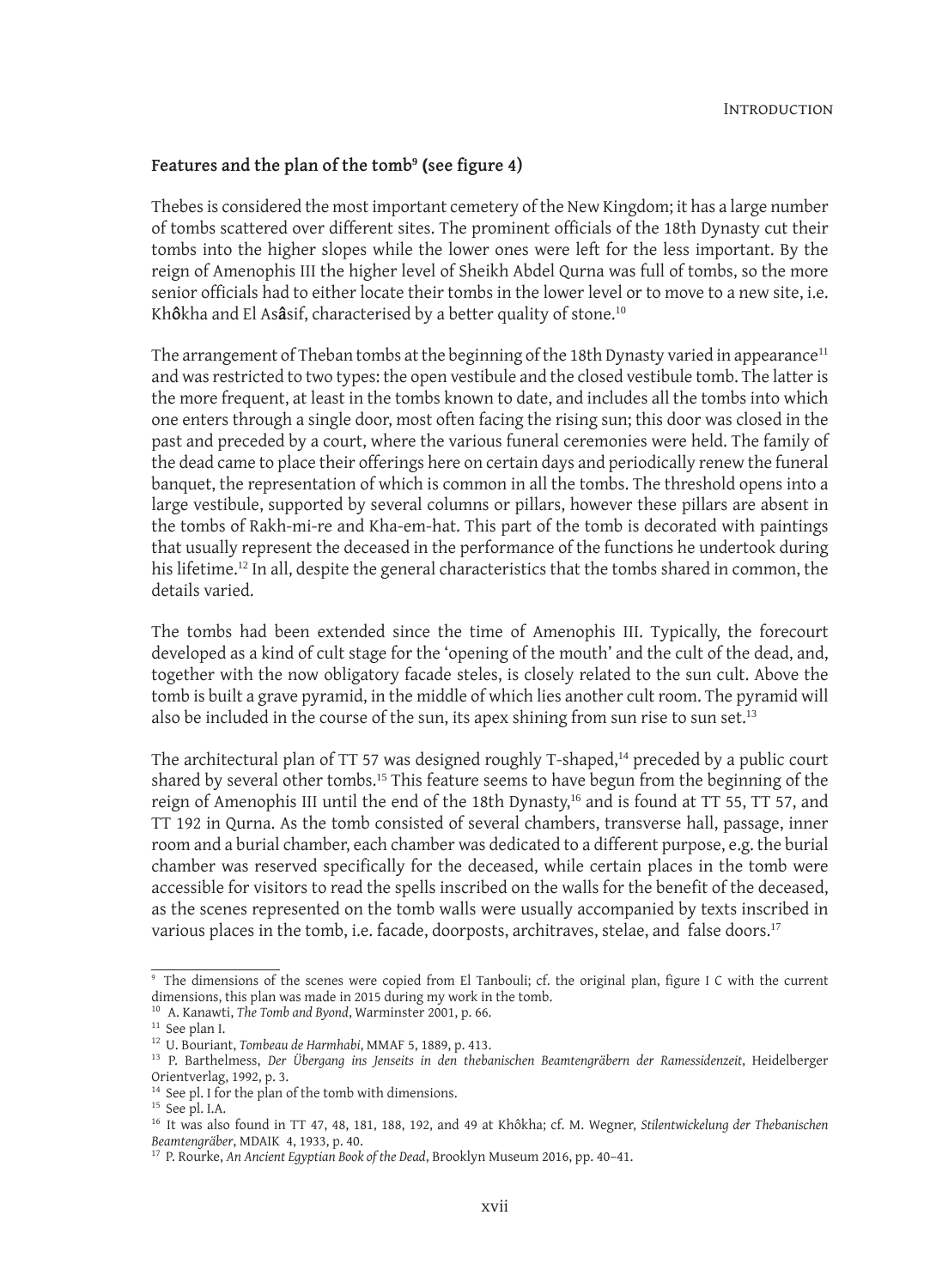#### tomb of kha-em-hat

It is noticeable also that almost every text inscribed ended with the name and titles of the deceased, to emphasis his possession of the tomb. The tomb of Kha-em-hat consisted of a transverse hall parallel to the facade and a perpendicular corridor penetrating westwards into the bedrock of the hill, and forming the stem of the T shape of the tomb plan. The transverse hall contained a niche. Then followed an inner room leading to a shaft where the burial chamber is. Peculiarities of this tomb include the rise of the vaulted ceiling in the long corridor and the statue niche above at the back wall.

Several graves of the same period have a transverse chamber next to the corridor as a third room, i.e. TT 87, 127, 79, 77, and, of course, TT 57.<sup>18</sup> The T-shaped tombs in general contained a full repertoire of wall decoration with differing scenes, starting from the 'Litany of Ra' represented on both sides of the door leading to the long, transverse hall. The scenes in the transverse hall in TT 57 mainly represent the deceased's lifetime activities, e.g. his profession as an overseer of granaries, including harvesting and grain tallying responsibilities, and scenes featuring cattle and the market.

Most of the decoration themes of New Kingdom tombs are originally copied from everyday scenes relating to the Old and Middle kingdoms.<sup>19</sup> In particular three categories of tomb scenes can be distinguished – illustrations of everyday activities (farming, boating, hunting, etc.), depictions of actual incidents in the life and death of the tomb owner (being rewarded or promoted by the king, escorting or introducing embassies into the royal presence, funeral rites and ceremonies for the deceased, etc.), and finally scenes of incidents that would occur on the way to, and in, the afterworld (the judgment of the dead, the deceased plowing in the Fields of Iaru, the deceased sitting by the Ished Tree, etc.).<sup>20</sup> Thus the hall scenes were mainly dedicated to representations of the activities of the owner of the tomb: the west wall featured scenes of the deceased's professional career and his relationship with the king he served under his reign; the east wall depicted his private life and social activities, e.g. as field inspector. The scene of the ruling king represented on his throne in a kiosk became a prominent feature in New Kingdom private tombs.<sup>21</sup>

The deceased enjoyed a high position in the administration approximately around year thirty of the reign of Amenophis III,<sup>22</sup> as clearly represented in his tomb. The ceiling of the hall is flat and decorated with geometrical patterns with three lines of inscriptions, one in the middle and two on each side.<sup>23</sup> The hall leads to a tall, narrow passage adorned with more funerary themes, such as Abydos pilgrimage, west goddess, and funeral procession. The ceiling of passage is vaulted, plain except for three lines of inscriptions similar to the hall. The rock cut life-size statues of the deceased with a family member or more started from the reign of Amenophis II to be one of the popular characteristics of the tombs, either in one room or more, it was continued to be used till the end of the 19th Dynasty.<sup>24</sup> The inner room has three chapels; each contains two life-size statues and an opening leads to the shaft. The tomb is

<sup>18</sup> Wegner, *Stilentwickelung der Thebanischen Beamtengräber*, MDAIK 4*,* 1933, p. 44.

<sup>19</sup> D. Vischak, *Common Ground between Pyramid texts*, JARCE 40, 2003.

<sup>20</sup> A. Schulman, *The Iconographic Theme: Opening of the mouth on stelae*, JARCE 21, 1984, p. 170.

<sup>&</sup>lt;sup>21</sup> A. Shaheen, *Historical Significance of Selected Scenes*, *PhD. 1988*, UMI 1991, p. 321.

<sup>22</sup> J. Capart, *Thèbes*, Bruxelles 1925, p. 248.

<sup>23</sup> See figure XV, B–C.

<sup>24</sup> A. Kanawti, *The Tomb And Beyond*, Warminster, 2001, p. 67.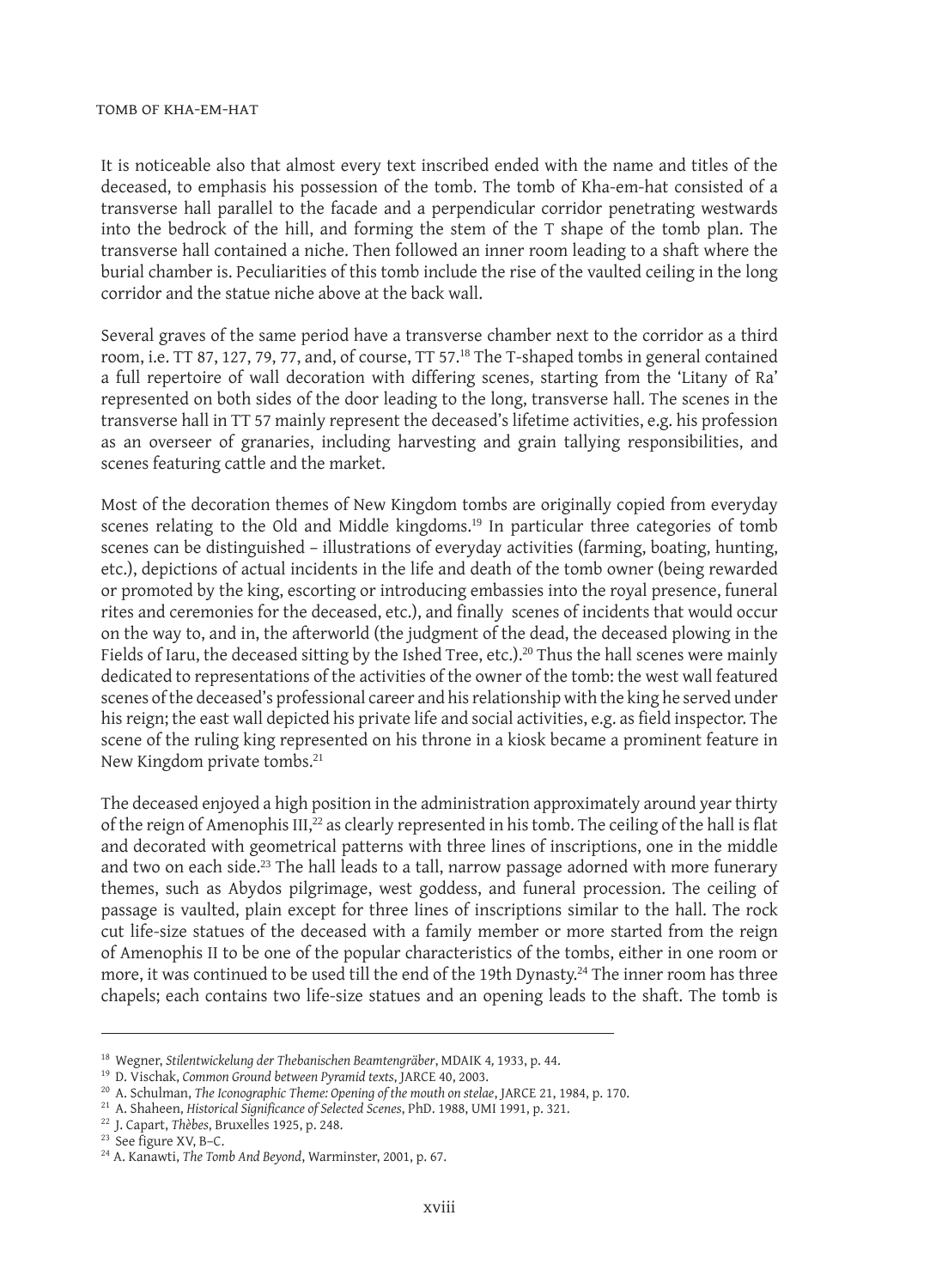one of the examples with precise dates inscribed in the texts – they appear twice, first the reference to year thirty of the reign of Amenophis III, and the second being the date of the harvest festival.

It was Mond who cleaned out the tomb, cleared its courtyard and repaired the walls.<sup>25</sup> Four mummy pits were found in connection with this tomb after Mond's work, and to date, following the new plan made in 2015 by the present author, these four pits still exist: one lies outside in the northern corner of the courtyard (now covered with cement), two are in the exit from the transverse hall, and the fourth is in the burial shaft (plan I). Whether both shafts in the transverse hall originate from the time of Kha-em-hat cannot be determined. In addition there are two small chambers cut into the rock; in one, as mentioned by Mond, there are four recesses in the wall, covered with sandstone slabs, rather like Roman Catacombs, and also small wooden and mud-painted Shabtis. In actual fact these features are more like ledges than recesses, and not very prominent as the chamber is in very bad condition and the walls are covered with soot, except for the broken ones. Two of these four 'recesses' can be made out although the details are not very clear due to the general darkness and soot covering, but it seems that there are inscriptions underneath (see Burial Chamber figures). There might be more to reveal in this room in the future after it has been cleaned, as it contains a good deal of mixed remains, i.e. linen, pottery, fragments from the original walls, and bones (see Burial Chamber figures). Some new images were taken during the work of the present author in the tomb in 2015.

<sup>25</sup> L. Collins, *The Private Tombs of Thebes*, JEA 62, 1976, p. 39.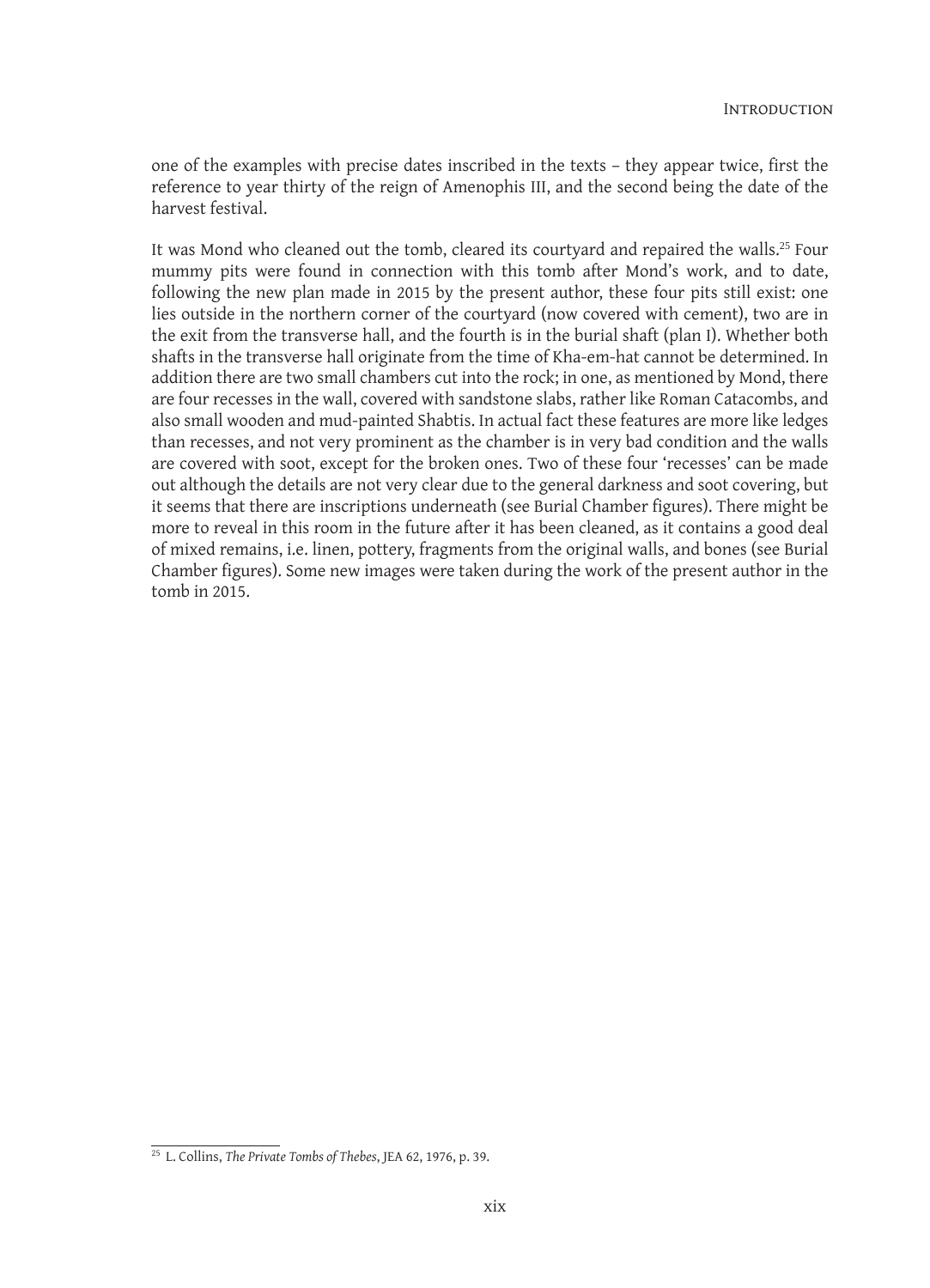

Figure 4. Plan of the tomb with dimensions (By Abdel-Baset).